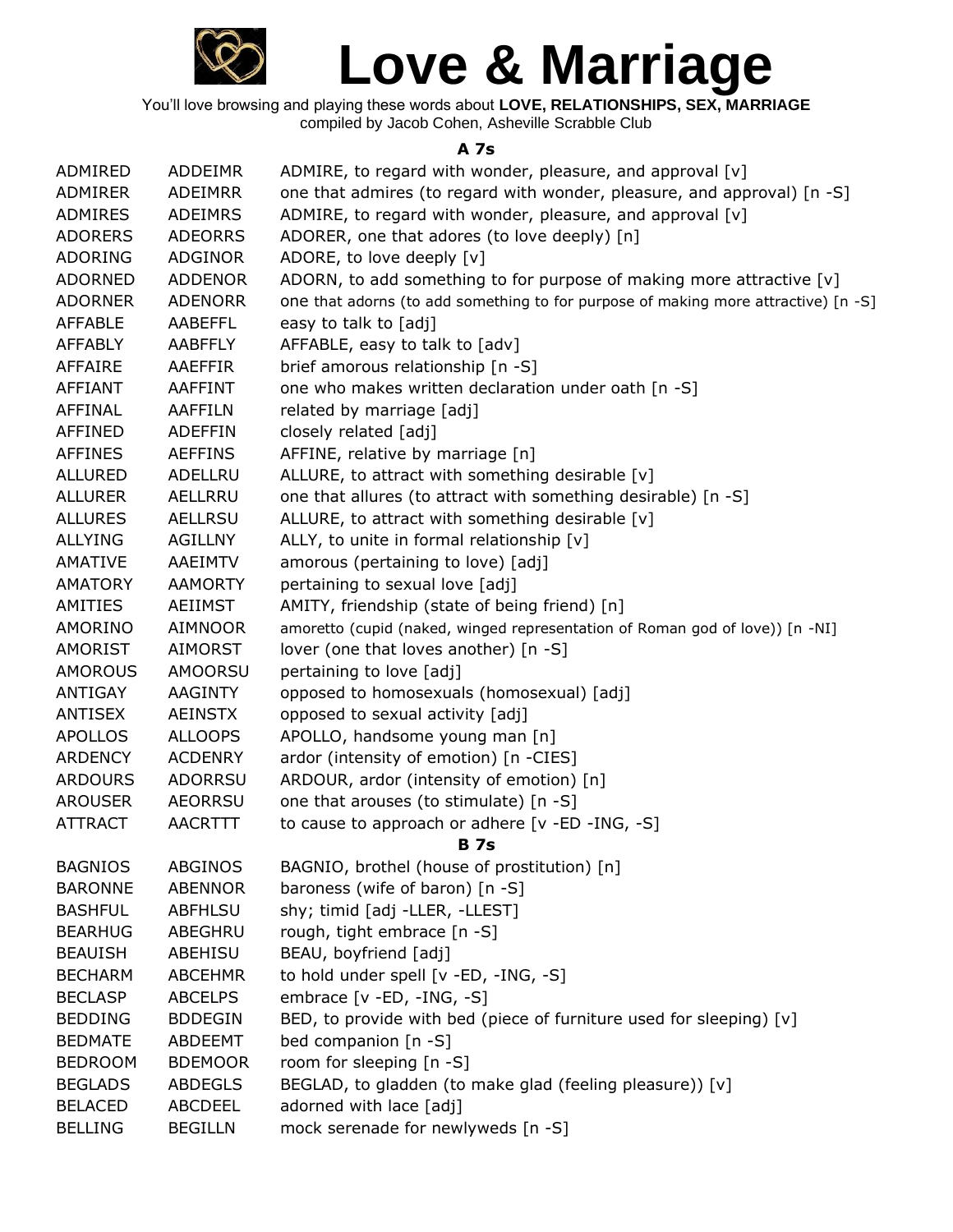

| <b>BELOVED</b> | <b>BDEELOV</b> | one who is loved [n -S]                                                 |
|----------------|----------------|-------------------------------------------------------------------------|
| <b>BERDASH</b> | <b>ABDEHRS</b> | berdache (Native American male transvestite) [n -ES]                    |
| <b>BESTIES</b> | <b>BEEISST</b> | BESTIE, best friend [n]                                                 |
| <b>BETROTH</b> | <b>BEHORTT</b> | to engage to marry [v -ED, -ING, -S]                                    |
| <b>BEWITCH</b> | <b>BCEHITW</b> | to affect by witchcraft or magic [v -ED, -ING, -ES]                     |
| <b>BILLIES</b> | <b>BEIILLS</b> | BILLIE, comrade (close friend) [n]                                      |
| <b>BLISSED</b> | <b>BDEILSS</b> | BLISS, to experience or produce ecstasy [v]                             |
| <b>BLISSES</b> | <b>BEILSSS</b> | BLISS, to experience or produce ecstasy [v]                             |
| <b>BLUSHER</b> | <b>BEHLRSU</b> | one that blushes (to become red) [n -S]                                 |
| <b>BONDING</b> | <b>BDGINNO</b> | formation of close personal relationship [n -S]                         |
| <b>BONNIES</b> | <b>BEINNOS</b> | BONNY, person that one loves [n]                                        |
| <b>BOOBIES</b> | <b>BBEIOOS</b> | BOOBIE, offensive word [n]                                              |
| <b>BORDELS</b> | <b>BDELORS</b> | BORDEL, brothel (house of prostitution) [n]                             |
| <b>BOUDOIR</b> | <b>BDIOORU</b> | woman's bedroom [n -S]                                                  |
|                |                |                                                                         |
| <b>BREAKUP</b> | ABEKPRU        | act of breaking up [n -S]                                               |
| <b>BRIDALS</b> | <b>ABDILRS</b> | BRIDAL, wedding (marriage ceremony) [n]                                 |
| <b>BROTHEL</b> | <b>BEHLORT</b> | house of prostitution [n -S]                                            |
| <b>BROTHER</b> | <b>BEHORRT</b> | male sibling [n -RETHREN, -S] / to treat like brother [v -ED, -ING, -S] |
| <b>BUDDIED</b> | <b>BDDDEIU</b> | BUDDY, to become close friends [v]                                      |
| <b>BUDDIES</b> | <b>BDDEISU</b> | BUDDY, to become close friends [v]                                      |
| <b>BUGGERY</b> | <b>BEGGRUY</b> | sodomy [n -RIES]                                                        |
| <b>BUMBOYS</b> | <b>BBMOSUY</b> | BUMBOY, offensive word [n]                                              |
| <b>BURDIES</b> | <b>BDEIRSU</b> | BURDIE, burd (maiden (young unmarried woman)) [n]                       |
| <b>BUSSING</b> | <b>BGINSSU</b> | BUSS, to kiss (to touch with lips as sign of affection) [v]             |
| <b>BUSTIER</b> | <b>BEIRSTU</b> | BUSTY, full-bosomed [adj]                                               |
| <b>BUTCHER</b> | <b>BCEHRTU</b> | BUTCH, being very short haircut [adj]                                   |
| <b>BUTCHES</b> | <b>BCEHSTU</b> | BUTCH, offensive word [n]                                               |
| <b>BUXOMER</b> | <b>BEMORUX</b> | BUXOM, healthily plump [adj]                                            |
| <b>BUXOMLY</b> | <b>BLMOUXY</b> | BUXOM, healthily plump [adv]                                            |
|                |                | C <sub>7s</sub>                                                         |
| <b>CALLETS</b> | <b>ACELLST</b> | CALLET, prostitute [n]                                                  |
| <b>CAPERED</b> | <b>ACDEEPR</b> | CAPER, to frolic (to play and run about merrily) [v]                    |
| <b>CAPERER</b> | <b>ACEEPRR</b> | one that capers (to frolic (to play and run about merrily)) [n -S]      |
|                |                |                                                                         |
| <b>CARITAS</b> | <b>AACIRST</b> | love for all people [n -ES]                                             |
| <b>CATCALL</b> | <b>AACCLLT</b> | to deride by making shrill sounds [v -ED, -ING, -S]                     |
| <b>CAVORTS</b> | <b>ACORSTV</b> | CAVORT, to frolic [v]                                                   |
| <b>CHARISM</b> | <b>ACHIMRS</b> | charisma (special magnetic appeal) [n -S]                               |
| <b>CHARMED</b> | <b>ACDEHMR</b> | CHARM, to attract irresistibly [v]                                      |
| <b>CHARMER</b> | <b>ACEHMRR</b> | one that charms (to attract irresistibly) [n -S]                        |
| <b>CHASTER</b> | <b>ACEHRST</b> | CHASTE, morally pure [adj]                                              |
| <b>CHERISH</b> | <b>CEHHIRS</b> | to hold dear $[v - ED, -ING, -S]$                                       |
| <b>CHIPPIE</b> | <b>CEHIIPP</b> | chippy (prostitute) [n -S]                                              |
| <b>CHUMMED</b> | CDEHMMU        | CHUM, to be close friends with someone [v]                              |
| <b>CHUPPAH</b> | <b>ACHHPPU</b> | canopy used at Jewish wedding [n -S, -PPOT]                             |
| <b>CHUPPAS</b> | <b>ACHPPSU</b> | CHUPPA, chuppah (canopy used at Jewish wedding) [n]                     |
| <b>CLUBBED</b> | <b>BBCDELU</b> | CLUB, to form club (organized group of persons) [v]                     |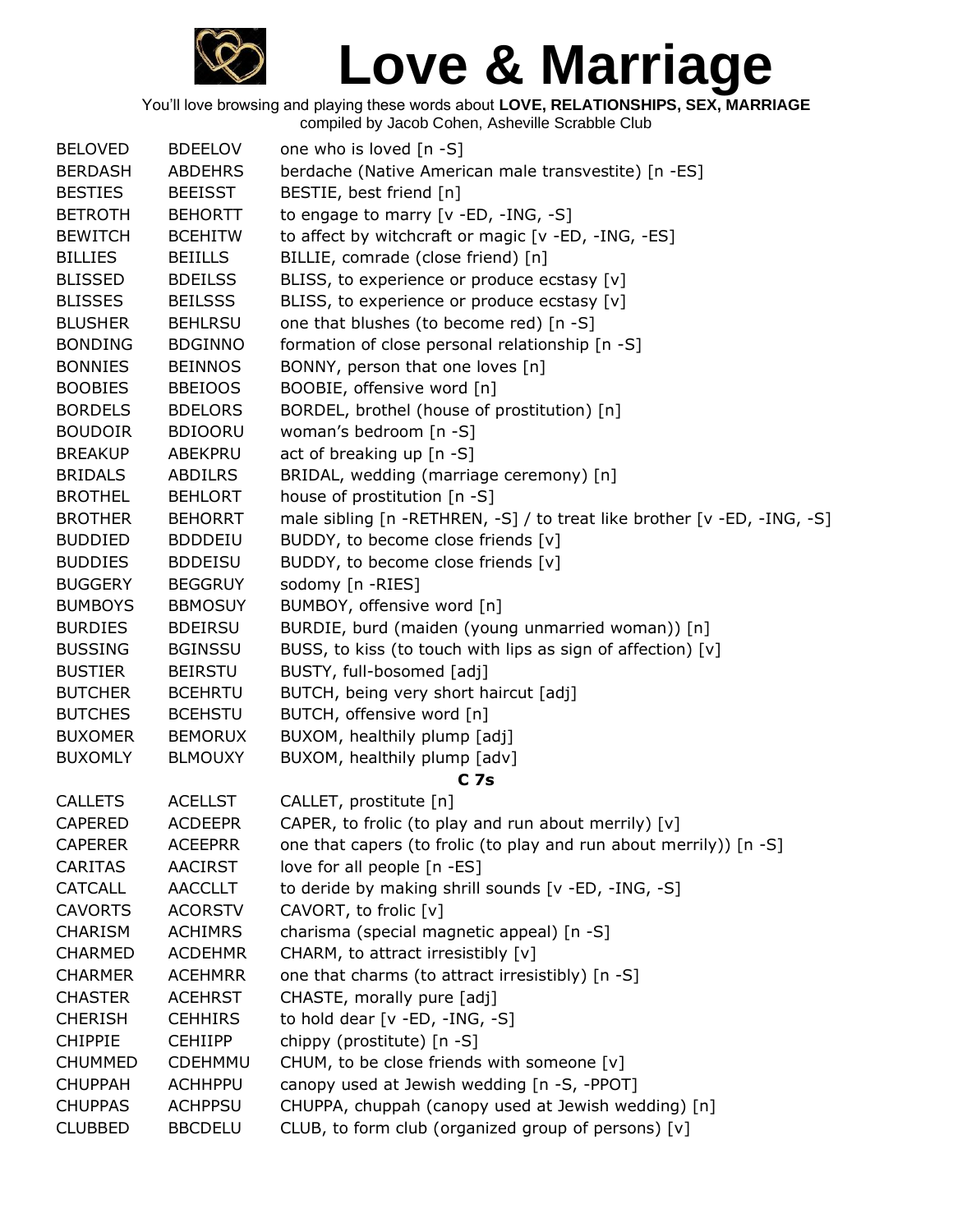

You'll love browsing and playing these words about **LOVE, RELATIONSHIPS, SEX, MARRIAGE**

compiled by Jacob Cohen, Asheville Scrabble Club

| <b>CLUBBER</b> | <b>BBCELRU</b> | member of club [n -S]                                                   |
|----------------|----------------|-------------------------------------------------------------------------|
| <b>CLUBMAN</b> | <b>ABCLMNU</b> | male member of club [n -MEN]                                            |
| <b>COBBERS</b> | <b>BBCEORS</b> | COBBER, comrade (close friend) [n]                                      |
| <b>COHABIT</b> | ABCHIOT        | to live together as man and wife while unmarried [v -ED, -ING -S]       |
| COITION        | <b>CIINOOT</b> | coitus (sexual intercourse) [n -S]                                      |
| <b>COJONES</b> | <b>CEJNOOS</b> | offensive word [n]                                                      |
| <b>COMATES</b> | <b>ACEMOST</b> | COMATE, companion [n]                                                   |
| <b>COMRADE</b> | <b>ACDEMOR</b> | close friend [n -S]                                                     |
| <b>CONDOMS</b> | <b>CDMNOOS</b> | CONDOM, prophylactic [n]                                                |
| <b>CONSENT</b> | <b>CENNOST</b> | to permit or approve [v -ED, -ING, -S]                                  |
| <b>COQUETS</b> | CEOQSTU        | COQUET, to flirt (to behave amorously without serious intent) [v]       |
| <b>CORNUTO</b> | <b>CNOORTU</b> | husband of unfaithful wife [n -S]                                       |
| <b>COSSETS</b> | <b>CEOSSST</b> | COSSET, to fondle (to caress (to touch lovingly)) [v]                   |
| <b>COSYING</b> | <b>CGINOSY</b> | COSY, to cozy (to attempt to get on friendly terms) [v]                 |
| <b>COTTONS</b> | <b>CNOOSTT</b> | COTTON, to take liking [v]                                              |
| <b>COUPLER</b> | <b>CELOPRU</b> | one that couples (to unite in pairs) [n -S]                             |
| <b>COURTED</b> | <b>CDEORTU</b> | COURT, to woo (to seek affection of) [v]                                |
| <b>COURTER</b> | <b>CEORRTU</b> | one that courts (to woo (to seek affection of)) [n -S]                  |
| <b>COUSINS</b> | <b>CINOSSU</b> | COUSIN, child of one's aunt or uncle [n]                                |
| <b>COZYING</b> | <b>CGINOYZ</b> | COZY, to attempt to get on friendly terms [v]                           |
| <b>CRADLED</b> | <b>ACDDELR</b> | CRADLE, to nurture during infancy [v]                                   |
| <b>CRADLER</b> | <b>ACDELRR</b> | one that cradles (to nurture during infancy) [n -S]                     |
| <b>CRADLES</b> | <b>ACDELRS</b> | CRADLE, to nurture during infancy [v]                                   |
| <b>CRAVING</b> | <b>ACGINRV</b> | great desire [n -S] / CRAVE, to desire greatly [v]                      |
| <b>CRONIES</b> | <b>CEINORS</b> | CRONY, close friend [n]                                                 |
| <b>CRUISEY</b> | <b>CEIRSUY</b> | cruisy (frequented by homosexuals seeking partners) [adj -SIER, -SIEST] |
| <b>CUCKOLD</b> | <b>CCDKLOU</b> | to make cuckold (cornuto) of [v -ED, -ING, -S]                          |
| <b>CUDDLED</b> | <b>CDDDELU</b> | CUDDLE, to hug tenderly [v]                                             |
| <b>CUDDLER</b> | CDDELRU        | one that cuddles (to hug tenderly) [n -S]                               |
| <b>CUDDLES</b> | <b>CDDELSU</b> | CUDDLE, to hug tenderly [v]                                             |
| <b>CUMMERS</b> | <b>CEMMRSU</b> | CUMMER, godmother [n]                                                   |
| <b>CUNDUMS</b> | <b>CDMNSUU</b> | CUNDUM, condom (prophylactic) [n]                                       |
| <b>CURIOSA</b> | <b>ACIORSU</b> | pornographic books [n CURIOSA]                                          |
| <b>CYPRIAN</b> | <b>ACINPRY</b> | prostitute [n -S]                                                       |
| <b>CZARINA</b> | AACINRZ        | wife of czar $[n -S]$                                                   |
|                |                | <b>D</b> 7s                                                             |
| <b>DADDIES</b> | ADDDEIS        | DADDY, father [n]                                                       |
| <b>DAMOSEL</b> | <b>ADELMOS</b> | damsel (maiden (young unmarried woman)) [n -S]                          |
| <b>DAMOZEL</b> | ADELMOZ        | damsel (maiden (young unmarried woman)) [n -S]                          |
| <b>DAMSELS</b> | <b>ADELMSS</b> | DAMSEL, maiden (young unmarried woman) [n]                              |
| <b>DANDIES</b> | <b>ADDEINS</b> | DANDY, man who is overly concerned about his appearance [n]             |
| <b>DANDLED</b> | <b>ADDDELN</b> | DANDLE, to fondle (to caress (to touch lovingly)) [v]                   |
| <b>DANDLER</b> | <b>ADDELNR</b> | one that dandles (to fondle (to caress)) [n -S]                         |
| <b>DANDLES</b> | <b>ADDELNS</b> | DANDLE, to fondle (to caress (to touch lovingly)) [v]                   |
| <b>DARLING</b> | <b>ADGILNR</b> | much-loved person [n -S]                                                |
| <b>DATINGS</b> | ADGINST        | DATING, act of one that dates [n]                                       |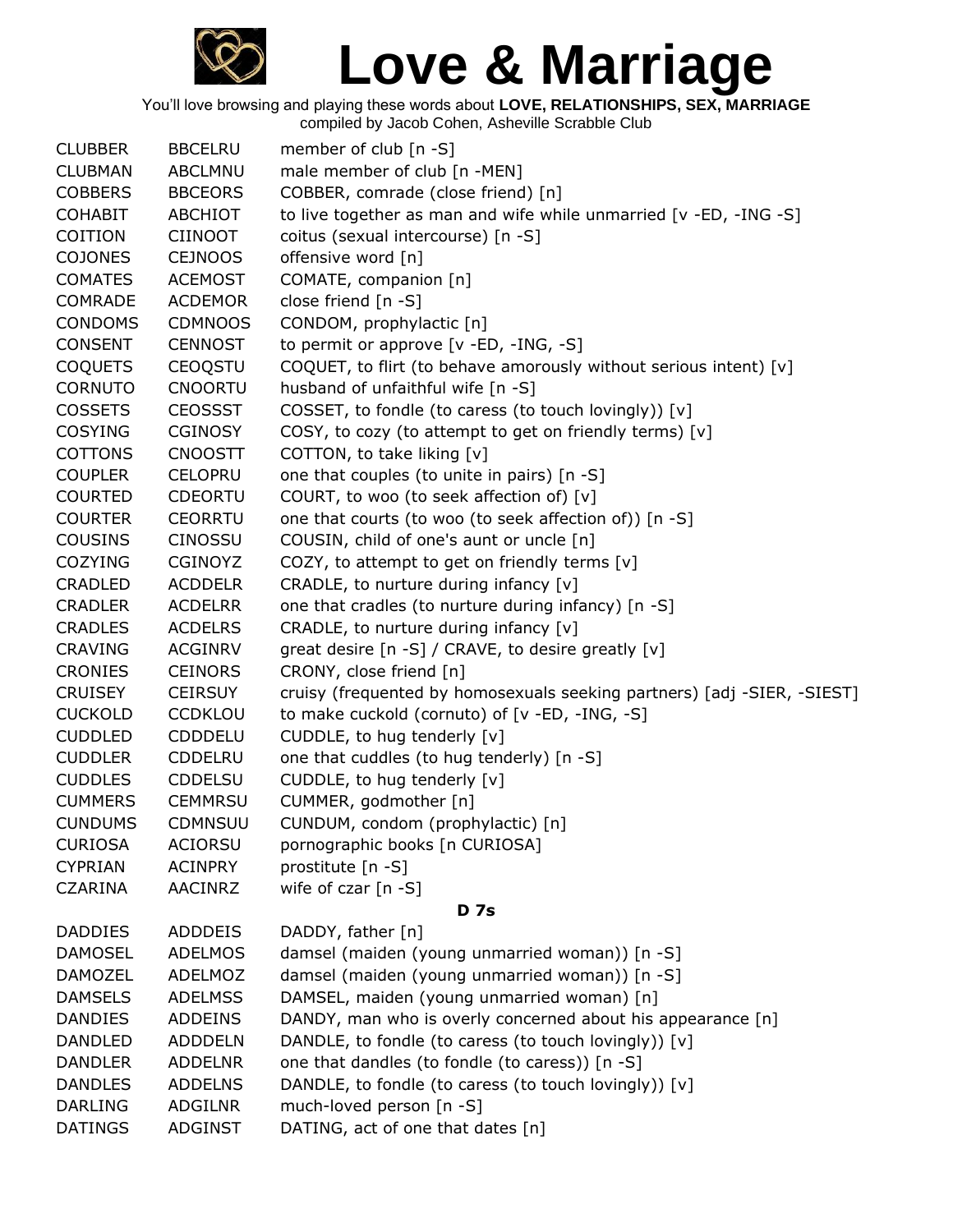

| <b>DAUTIES</b> | ADEISTU        | DAUTIE, small pet [n]                                                                    |
|----------------|----------------|------------------------------------------------------------------------------------------|
| <b>DAUTING</b> | <b>ADGINTU</b> | DAUT, to fondle (to caress (to touch lovingly)) [v]                                      |
| <b>DAWTIES</b> | <b>ADEISTW</b> | DAWTIE, dautie (small pet) [n]                                                           |
| <b>DAWTING</b> | <b>ADGINTW</b> | DAWT, to daut (to fondle (to caress (to touch lovingly))) [v]                            |
| <b>DAYCARE</b> | <b>AACDERY</b> | care for children and disabled adults during day [n -S]                                  |
| <b>DEAREST</b> | <b>ADEERST</b> | DEAR, greatly loved [adj] / much-loved person [n -S]                                     |
| <b>DEARIES</b> | ADEEIRS        | DEARY, darling (much-loved person) [n] / DEARIE, deary (darling (much-loved person)) [n] |
| <b>DECKING</b> | <b>CDEGIKN</b> | DECK, to adorn (to add something to for purpose of making more attractive) [v]           |
| <b>DEMIREP</b> | <b>DEEIMPR</b> | prostitute [n -S]                                                                        |
| <b>DESIRED</b> | <b>DDEEIRS</b> | DESIRE, to wish for [v]                                                                  |
| <b>DESIRER</b> | <b>DEEIRRS</b> | one that desires (to wish for) [n -S]                                                    |
| <b>DESIRES</b> | <b>DEEIRSS</b> | DESIRE, to wish for [v]                                                                  |
| <b>DEVOTED</b> | <b>DDEEOTV</b> | DEVOTE, to give oneself wholly to [v]                                                    |
| <b>DEVOTEE</b> | <b>DEEEOTV</b> | ardent follower or supporter [n -S]                                                      |
| <b>DEVOTES</b> | <b>DEEOSTV</b> | DEVOTE, to give oneself wholly to [v]                                                    |
| <b>DIGHTED</b> | <b>DDEGHIT</b> | DIGHT, to adorn (to add something to for purpose of making more attractive) [v]          |
| <b>DILDOES</b> | <b>DDEILOS</b> | DILDO, object used as penis substitute [n]                                               |
| <b>DINKING</b> | <b>DGIIKNN</b> | DINK, to adorn (to add something to for purpose of making more attractive) [v]           |
| <b>DISHIER</b> | <b>DEHIIRS</b> | DISHY, attractive [adj]                                                                  |
| <b>DIVORCE</b> | <b>CDEIORV</b> | to terminate marriage contract between [v -D, CING, -S)                                  |
| <b>DOATING</b> | <b>ADGINOT</b> | DOAT, to dote (to show excessive affection) [v]                                          |
| <b>DOGDOMS</b> | <b>DDGMOOS</b> | DOGDOM, world of dogs [n]                                                                |
| <b>DOGGIER</b> | <b>DEGGIOR</b> | DOGGY, resembling or suggestive of dog [adj]                                             |
| <b>DOGGIES</b> | <b>DEGGIOS</b> | DOGGIE, doggy (small dog) [n] / DOGGY, small dog [n]                                     |
| <b>DOGGISH</b> | <b>DGGHIOS</b> | doglike (resembling dog) [adj]                                                           |
| <b>DOGLIKE</b> | <b>DEGIKLO</b> | resembling dog [adj]                                                                     |
| <b>DOWRIES</b> | <b>DEIORSW</b> | DOWRY, money or property wife brings to her husband at marriage [n]                      |
| <b>DRABBED</b> | <b>ABBDDER</b> | DRAB, to consort with prostitutes [v]                                                    |
| <b>DUCHESS</b> | <b>CDEHSSU</b> | wife or widow of duke [n -ES]                                                            |
| <b>DUCKIES</b> | <b>CDEIKSU</b> | DUCKY, darling (much-loved person) [n]                                                   |
| <b>DUDETTE</b> | <b>DDEETTU</b> | dudish female [n -S]                                                                     |
| <b>DUENDES</b> | <b>DDEENSU</b> | DUENDE, charisma (special magnetic appeal) [n]                                           |
|                |                | <b>E</b> 7s                                                                              |
| <b>EAGERER</b> | AEEEGRR        | EAGER, impatiently longing [adj]                                                         |
| <b>EAGERLY</b> | <b>AEEGLRY</b> | EAGER, impatiently longing [adv]                                                         |
| <b>ECSTASY</b> | <b>ACESSTY</b> | state of exaltation [n -SIES]                                                            |
| <b>ELATION</b> | <b>AEILNOT</b> | feeling of great joy [n -S]                                                              |
| <b>ELOPERS</b> | <b>EELOPRS</b> | ELOPER, one that elopes (to run off secretly to be married) [n]                          |
| <b>ELOPING</b> | <b>EGILNOP</b> | ELOPE, to run off secretly to be married [v]                                             |
| <b>EMBRACE</b> | <b>ABCEEMR</b> | to hug (to clasp tightly in arms) [v -D, -CING, -S]                                      |
| <b>EMOTERS</b> | <b>EEMORST</b> | EMOTER, one that emotes (to express emotion in exaggerated manner) $[n]$                 |
| <b>EMOTING</b> | <b>EGIMNOT</b> | EMOTE, to express emotion in exaggerated manner [v]                                      |
| <b>EMOTION</b> | <b>EIMNOOT</b> | affective state of consciousness [n -S]                                                  |
| <b>EMOTIVE</b> | <b>EEIMOTV</b> | EMOTIVITY [n]                                                                            |
| <b>ENAMORS</b> | <b>AEMNORS</b> | ENAMOR, to inspire with love [v]                                                         |
| <b>ENAMOUR</b> | AEMNORU        | to enamor (to inspire with love) [v -ED, -ING, -S]                                       |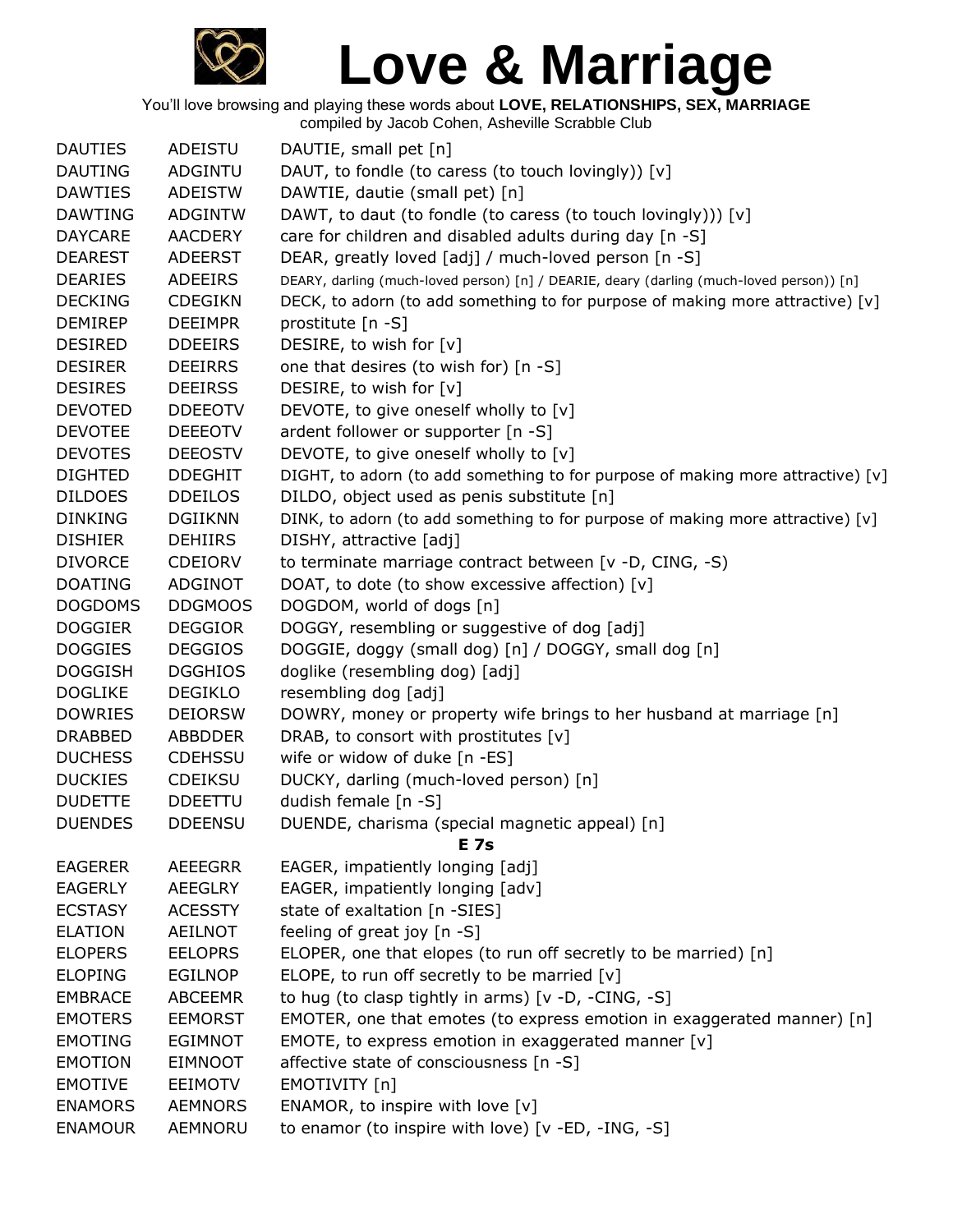

| <b>ENCHANT</b> | <b>ACEHNNT</b> | to delight (to give great pleasure to) [v -ED, -ING, -S]                          |
|----------------|----------------|-----------------------------------------------------------------------------------|
| <b>ENCLASP</b> | <b>ACELNPS</b> | to embrace (to hug (to clasp tightly in arms)) [v -ED, -ING, -S]                  |
| <b>ENDEARS</b> | <b>ADEENRS</b> | ENDEAR, to make dear or beloved [v]                                               |
| <b>ENJOYED</b> | <b>DEEJNOY</b> | ENJOY, to receive pleasure from $[v]$                                             |
| <b>ENJOYER</b> | <b>EEJNORY</b> | one that enjoys (to receive pleasure from) [n -S]                                 |
| <b>ENTHRAL</b> | <b>AEHLNRT</b> | to enthrall (to charm (to attract irresistibly)) [v -LLED, -LLING, -S]            |
| <b>ENTICED</b> | <b>CDEEINT</b> | ENTICE, to allure (to attract with something desirable) [v]                       |
| <b>ENTICER</b> | <b>CEEINRT</b> | one that entices (to allure (to attract with something desirable)) [n -S]         |
| <b>ENTICES</b> | <b>CEEINST</b> | ENTICE, to allure (to attract with something desirable) [v]                       |
| <b>EONISMS</b> | <b>EIMNOSS</b> | EONISM, adoption of dress and mannerisms of opposite sex [n]                      |
| <b>EPICENE</b> | <b>CEEEINP</b> | one having both male and female characteristics [n -S]                            |
| <b>EROTICA</b> | <b>ACEIORT</b> | literature or art dealing with sexual love [n -S]                                 |
| <b>EROTICS</b> | <b>CEIORST</b> | EROTIC, amatory poem [n]                                                          |
| <b>EROTISM</b> | <b>EIMORST</b> | sexual excitement [n -S]                                                          |
| <b>EROTIZE</b> | <b>EEIORTZ</b> | to give sexual meaning to [v D, -ZING, -S]                                        |
| <b>ESTRINS</b> | <b>EINRSST</b> | ESTRIN, estrone (estrogen (female sex hormone promoting or producing estrus)) [n] |
| <b>ESTRIOL</b> | <b>EILORST</b> | estrogen (female sex hormone promoting or producing estrus) [n -S]                |
| <b>ESTRONE</b> | <b>EENORST</b> | estrogen (female sex hormone promoting or producing estrus) [n -S]                |
| <b>EXCITED</b> | <b>CDEEITX</b> | EXCITE, to arouse emotions of $[v]$                                               |
| <b>EXCITER</b> | <b>CEEIRTX</b> | one that excites (to arouse emotions of) [n -S]                                   |
| <b>EXCITES</b> | <b>CEEISTX</b> | EXCITE, to arouse emotions of $[v]$                                               |
| <b>EXCITOR</b> | <b>CEIORTX</b> | exciter (one that excites (to arouse emotions of)) [n -S]                         |
| <b>EXOGAMY</b> | <b>AEGMOXY</b> | marriage outside of particular group [n -MIES]                                    |
| EYESOME        | <b>EEEMOSY</b> | pleasant to look at [adj]                                                         |
|                |                | <b>F</b> 7s                                                                       |
| <b>FALSIES</b> | <b>AEFILSS</b> | FALSIE, pad worn within brassiere [n]                                             |
| <b>FANCIED</b> | <b>ACDEFIN</b> | FANCY, to take liking to [v]                                                      |
| <b>FANCIER</b> | <b>ACEFINR</b> | one that has special liking for something [n -S]                                  |
| <b>FANCIES</b> | <b>ACEFINS</b> | FANCY, to take liking to [v]                                                      |
| <b>FARDING</b> | <b>ADFGINR</b> | FARD, to apply cosmetics [v]                                                      |
| <b>FATHERS</b> | <b>AEFHRST</b> | FATHER, to cause to exist [v]                                                     |
| <b>FAVORED</b> | <b>ADEFORV</b> | FAVOR, regard with approval [v]                                                   |
| <b>FAVORER</b> | <b>AEFORRV</b> | one that favors (to regard with approval) [n -S]                                  |
| <b>FAVOURS</b> | <b>AFORSUV</b> | FAVOUR, favor (to regard with approval) [v]                                       |
| <b>FELLATE</b> | <b>AEEFLLT</b> | to perform fellatio (oral stimulation of penis) [v -D. -TING, -S]                 |
| <b>FEMALES</b> | <b>AEEFLMS</b> | FEMALE, individual that bears young or produces ova [n]                           |
| <b>FETUSES</b> | <b>EEFSSTU</b> | FETUS, unborn organism carried within womb in later stages of its development [n] |
| <b>FIANCEE</b> | <b>ACEEFIN</b> | woman engaged to be married [n -S]                                                |
| <b>FIANCES</b> | <b>ACEFINS</b> | FIANCE, man engaged to be married [n]                                             |
| <b>FIGGING</b> | <b>FGGGIIN</b> | FIG, to adorn (to add something to for purpose of making more attractive) $[v]$   |
| <b>FLIRTED</b> | <b>DEFILRT</b> | FLIRT, to behave amorously without serious intent [v]                             |
| <b>FLIRTER</b> | EFILRRT        | one that flirts (to behave amorously without serious intent) [n -S]               |
| <b>FLOOSIE</b> | <b>EFILOOS</b> | floozy (prostitute) [n -S]                                                        |
| <b>FLOOZIE</b> | <b>EFILOOZ</b> | floozy (prostitute) [n -S]                                                        |
| <b>FONDEST</b> | <b>DEFNOST</b> | FOND, having affection (fond attachment, devotion, or love) [adj]                 |
| <b>FONDING</b> | <b>DFGINNO</b> | FOND, to display affection [v]                                                    |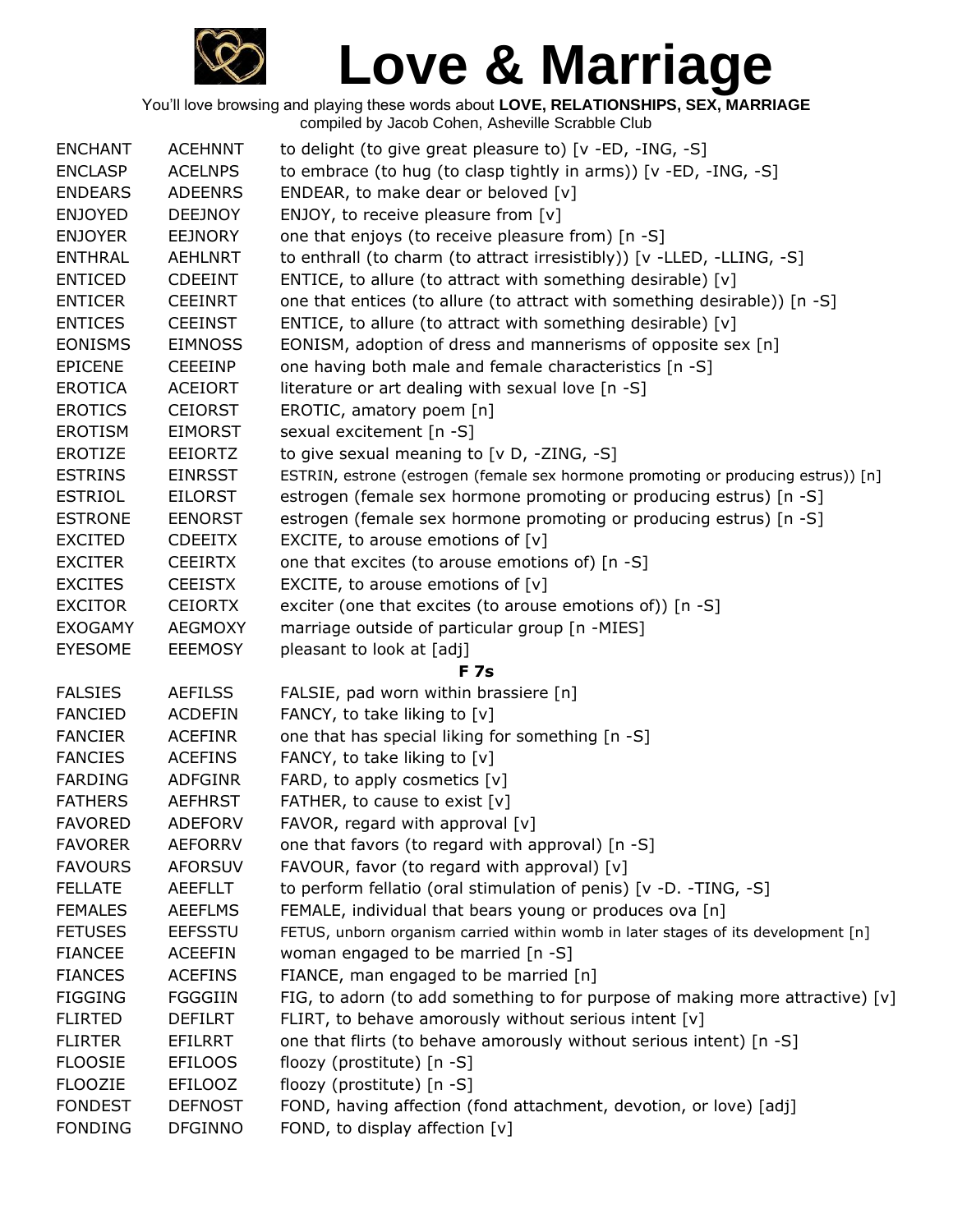

| <b>FONDLED</b> | <b>DDEFLNO</b> | FONDLE, to caress (to touch lovingly) [v]                                                      |
|----------------|----------------|------------------------------------------------------------------------------------------------|
| <b>FONDLER</b> | <b>DEFLNOR</b> | one that fondles (to caress (to touch lovingly)) [n -S]                                        |
| <b>FONDLES</b> | <b>DEFLNOS</b> | FONDLE, to caress (to touch lovingly) [v]                                                      |
| <b>FOOTIES</b> | <b>EFIOOST</b> | FOOTIE, footsie (flirting game played with feet) [n]                                           |
| <b>FOOTSIE</b> | <b>EFIOOST</b> | flirting game played with feet [n -S]                                                          |
| <b>FORMALS</b> | <b>ALFMORS</b> | FORMAL, social event that requires evening dress [n]                                           |
| <b>FRATERS</b> | <b>AEFRRST</b> | FRATER, comrade (close friend) [n]                                                             |
| <b>FRENEMY</b> | <b>EEFMNRY</b> | one who pretends to be friend but is actually enemy [n -MIES]                                  |
| <b>FRIENDS</b> | <b>DEFINRS</b> | FRIEND, to enter into warm association with $[v]$                                              |
| <b>FRISKED</b> | <b>DEFIKRS</b> | FRISK, to move or leap about playfully [v]                                                     |
| <b>FRISKER</b> | <b>EFIKRRS</b> | one that frisks (to move or leap about playfully) [n -S]                                       |
| <b>FRIVOLS</b> | <b>FILORSV</b> | FRIVOL, to behave playfully [v]                                                                |
| <b>FUCKING</b> | CFGIKNU        | FUCK, offensive word [v]                                                                       |
| <b>FUNNEST</b> | <b>EFNNSTU</b> | FUN, providing enjoyment [adj]                                                                 |
| <b>FUNNIER</b> | EFINNRU        | FUNNY, causing laughter or amusement [adj]                                                     |
| <b>FUNNILY</b> | <b>FILNNUY</b> | FUNNY, causing laughter or amusement [adv]                                                     |
|                |                | G 7s                                                                                           |
| <b>GAMINES</b> | <b>AEGIMNS</b> | GAMINE, tomboy (girl who prefers boyish activities) [n]                                        |
| <b>GAYDARS</b> | <b>AADGRSY</b> | GAYDAR, ability to recognize that person is homosexual [n]                                     |
| <b>GAYNESS</b> | <b>AEGNSSY</b> | state of being gay (1. merry 2. homosexual) [n -ES]                                            |
| <b>GEISHAS</b> | <b>AEGHISS</b> | GEISHA, Japanese girl trained to entertain [n]                                                 |
| <b>GIGGLED</b> | <b>DEGGGIL</b> | GIGGLE, to laugh in silly manner [v]                                                           |
| <b>GIGGLER</b> | <b>EGGGILR</b> | one that giggles (to laugh in silly manner) [n -S]                                             |
| <b>GIGGLES</b> | <b>EGGGILS</b> | GIGGLE, to laugh in silly manner [v]                                                           |
| <b>GIGOLOS</b> | <b>GGILOOS</b> | GIGOLO, man supported financially by woman [n]                                                 |
| <b>GLADDED</b> | ADDDEGL        | GLAD, to gladden (to make glad) [v]                                                            |
| <b>GLADDEN</b> | ADDEGLN        | to make glad (feeling pleasure) [v -ED, -ING, -S]                                              |
| <b>GLADDER</b> | <b>ADDEGLR</b> | GLAD, feeling pleasure [adj]                                                                   |
| <b>GLAMMED</b> | ADEGLMM        | GLAM, to make oneself look alluringly attractive [v]                                           |
| <b>GLAMORS</b> | <b>AGLMORS</b> | GLAMOR, alluring attractiveness [n]                                                            |
| <b>GLAMOUR</b> | AGLMORU        | to bewitch (to affect by witchcraft or magic) [v ED, -ING, -S]                                 |
| <b>GODSONS</b> | DGNOOSS        | GODSON, male godchild (one whom person sponsors at baptism) [n]                                |
| <b>GONADAL</b> | <b>AADGLNO</b> | GONAD, sex gland [adj]                                                                         |
| <b>GONADIC</b> | <b>ACDGINO</b> | GONAD, sex gland [adj]                                                                         |
| <b>GOOMBAH</b> | <b>ABGHMOO</b> | older man who is friend [n -S]                                                                 |
| GOWNING        | <b>GGINNOW</b> | GOWN, to dress in gown (long, loose outer garment) [v]                                         |
| <b>GRAMPAS</b> | <b>AAGMPRS</b> | GRAMPA, grandfather [n]                                                                        |
| <b>GRANDAD</b> | <b>AADDGNR</b> | granddad (grandfather) [n -S]                                                                  |
| <b>GRANDAM</b> | <b>AADGMNR</b> | grandmother [n -S]                                                                             |
| <b>GRANDMA</b> | AADGMNR        | grandmother [n -S]                                                                             |
| <b>GRANDPA</b> | <b>AADGNPR</b> | grandfather [n -S]                                                                             |
| <b>GRATIFY</b> | <b>AFGIRTY</b> | to satisfy (to provide fully with what is desired, expected, or needed) [v -FIED, -ING, -FIES] |
| <b>GROPERS</b> | <b>EGOPRRS</b> | GROPER, one that gropes (to feel about with hands) [n]                                         |
| <b>GROPING</b> | <b>GGINOPR</b> | GROPE, to feel about with hands [v]                                                            |
|                |                | <b>H</b> 7s                                                                                    |
| <b>HANKERS</b> | <b>AEHKNRS</b> | HANKER, to long for [v]                                                                        |
|                |                |                                                                                                |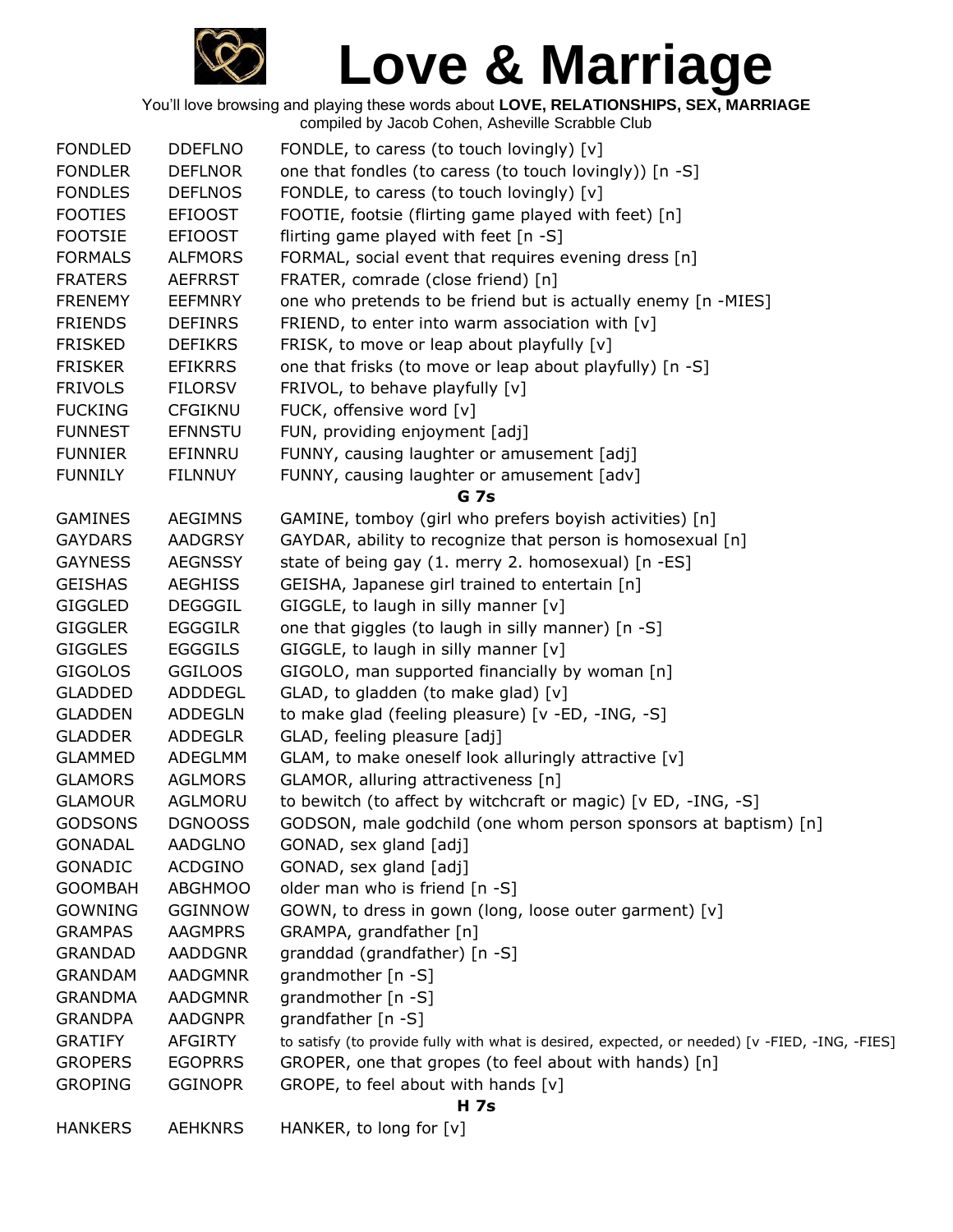

| <b>HAPPIER</b> | <b>AEHIPPR</b> | HAPPY, marked by joy [adj]                                                      |
|----------------|----------------|---------------------------------------------------------------------------------|
| <b>HAPPILY</b> | AHILPPY        | HAPPY, marked by joy [adv]                                                      |
| <b>HARLOTS</b> | <b>AHLORST</b> | HARLOT, prostitute [n]                                                          |
| <b>HAYLOFT</b> | <b>AFHLOTY</b> | loft for hay storage [n -S]                                                     |
| <b>HEARTHS</b> | <b>AEHHRST</b> | HEARTH, floor of fireplace [n]                                                  |
| HEBETIC        | <b>BCEEHIT</b> | pertaining to puberty (period of sexual maturation) [adj]                       |
| <b>HEDONIC</b> | <b>CDEHINO</b> | pertaining to pleasure [adj]                                                    |
| <b>HETAERA</b> | AAEEHRT        | concubine $[n -E, -S]$                                                          |
| <b>HETAIRA</b> | AAEHIRT        | hetaera (concubine) [n -I, -S]                                                  |
| <b>HETEROS</b> | <b>EEHORST</b> | HETERO, heterosexual [n]                                                        |
| <b>HINNIES</b> | <b>EHIINNS</b> | HINNIE, darling, sweetheart [n]                                                 |
| <b>HOBNOBS</b> | <b>BBHNOOS</b> | HOBNOB, to associate in friendly way [v]                                        |
| <b>HOIDENS</b> | <b>DEHINOS</b> | HOIDEN, hoyden (to act like tomboy) [v]                                         |
| <b>HOMOSEX</b> | <b>EHMOOSX</b> | homosexuality [n -ES]                                                           |
| <b>HONGIED</b> | <b>DEGHINO</b> | HONGI, to greet another by pressing noses together $[v]$                        |
| <b>HONGIES</b> | <b>EGHINOS</b> | HONGI, to greet another by pressing noses together [v]                          |
| <b>HOOCHIE</b> | <b>CEHHIOO</b> | promiscuous young woman [n -S]                                                  |
| <b>HOOKERS</b> | <b>EHKOORS</b> | HOOKER, prostitute [n]                                                          |
| <b>HORNDOG</b> | <b>DGHNOOR</b> | sexually aggressive man [n -S]                                                  |
| <b>HORNING</b> | <b>GHINNOR</b> | mock serenade for newlyweds [n -S]                                              |
| <b>HOTTIES</b> | <b>EHIOSTT</b> | HOTTIE, attractive person [n] / HOTTY, hottie (attractive person) [n]           |
| <b>HUGGERS</b> | <b>EGGHRSU</b> | HUGGER, one that hugs (to clasp tightly in arms) [n]                            |
| <b>HUGGIER</b> | <b>EGGHIRU</b> | HUGGY, involving or given to hugging [adj]                                      |
| <b>HUNKIER</b> | EHIKNRU        | HUNKY, muscular and attractive [adj]                                            |
| <b>HUPPAHS</b> | AHHPPSU        | HUPPAH, chuppah (canopy used at Jewish wedding) [n]                             |
| <b>HUSSIES</b> | <b>EHISSSU</b> | HUSSY, lewd woman [n]                                                           |
| <b>HYMENAL</b> | <b>AEHLMNY</b> | HYMEN, vaginal membrane [adj]                                                   |
|                |                | I <sub>7s</sub>                                                                 |
| <b>IMPREGN</b> | <b>EGIMNPR</b> | to make pregnant [v -ED, -ING, -S]                                              |
| <b>INCESTS</b> | <b>CEINSST</b> | INCEST, sexual intercourse between closely related persons [n]                  |
| <b>INDULGE</b> | <b>DEGILNU</b> | to yield to desire of [v -D, -GING, -S]                                         |
| <b>INFANTA</b> | <b>AAFINNT</b> | daughter of Spanish or Portuguese monarch [n -S]                                |
| <b>INFANTE</b> | <b>AEFINNT</b> | younger son of Spanish or Portuguese monarch [n -S]                             |
| <b>INTHRAL</b> | AHILNRT        | to enthrall (to charm (to attract irresistibly)) [v -LLED, -LLING, -S]          |
|                |                | J <sub>7s</sub>                                                                 |
| <b>JAUNTED</b> | <b>ADEJNTU</b> | JAUNT, to make pleasure trip [v]                                                |
| <b>JIGGIER</b> | EGGIIJR        | JIGGY, pleasurably excited [adj]                                                |
| <b>JILTERS</b> | <b>EIJLRST</b> | JILTER, one that jilts (to reject lover) [n]                                    |
| <b>JILTING</b> | <b>GIIJLNT</b> | JILT, to reject lover [v]                                                       |
| <b>JOINTLY</b> | <b>IJLNOTY</b> | together (into union or relationship) [adv]                                     |
|                |                | <b>K7s</b>                                                                      |
| <b>KINDEST</b> | <b>DEIKNST</b> | KIND, having gentle, giving nature [adj]                                        |
| <b>KINFOLK</b> | <b>FIKKLNO</b> | relatives (one who is connected with another by blood or marriage) [n -S]       |
| <b>KINLESS</b> | <b>EIKLNSS</b> | having no kin [adj]                                                             |
| KINSHIP        | <b>HIIKNPS</b> | relationship (state of being related) [n -S]                                    |
| <b>KINSMAN</b> | <b>AIKMNNS</b> | male relative (one who is connected with another by blood or marriage) [n -MEN] |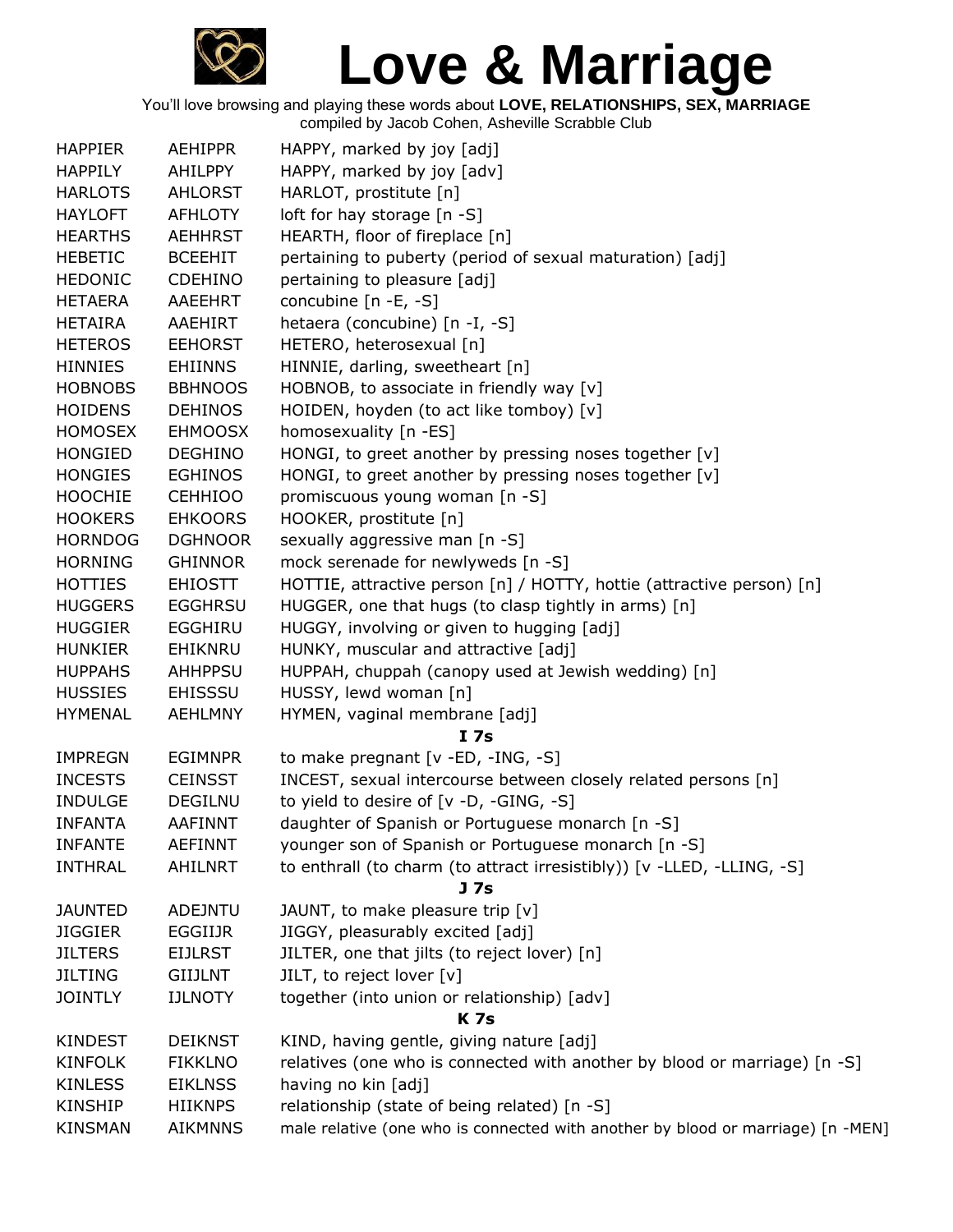

| <b>KISSERS</b> | <b>EIKRSSS</b> | KISSER, one that kisses (to touch with lips assign of affection) [n]                           |
|----------------|----------------|------------------------------------------------------------------------------------------------|
| <b>KISSIER</b> | <b>EIIKRSS</b> | KISSY, inclined to kiss [adj]                                                                  |
| <b>KISSING</b> | <b>GIIKNSS</b> | KISS, to touch with lips as sign of affection $[v]$                                            |
|                |                | L <sub>7s</sub>                                                                                |
| <b>LADDIER</b> | <b>ADDEILR</b> | LADDY, laddish in behavior [adj]                                                               |
| <b>LADDIES</b> | <b>ADDEILS</b> | LADDIE, lad (boy or youth) [n]                                                                 |
| LADDISM        | <b>ADDILMS</b> | boisterous macho behavior by lads [n -S]                                                       |
| <b>LADHOOD</b> | <b>ADDHLOO</b> | state of being lad [n -S]                                                                      |
| LADYISH        | <b>ADHILSY</b> | somewhat ladylike [adj]                                                                        |
| <b>LARKERS</b> | <b>AEKLRRS</b> | LARKER, one that larks (to behave playfully) [n]                                               |
| LARKIER        | AEIKLRR        | LARKY, playful (frolicsome) [adj]                                                              |
| LARKING        | <b>AGIKLNR</b> | LARK, to behave playfully [v]                                                                  |
| LARKISH        | AHIKLRS        | playful (frolicsome) [adj]                                                                     |
| LASSIES        | <b>AEILSSS</b> | LASSIE, lass (young woman) [n]                                                                 |
| LATINAS        | <b>AAILNST</b> | LATINA, Latin-American woman or girl [n]                                                       |
| LAUGHED        | ADEGHLU        | LAUGH, to express emotion, typically mirth, by series of inarticulate sounds [v]               |
| <b>LAUGHER</b> | <b>AEGHLRU</b> | one that laughs (to express emotion, typically mirth, by series of inarticulate sounds) [n -S] |
| <b>LECHERS</b> | <b>CEEHLRS</b> | LECHER, to engage in lechery $[v]$                                                             |
| <b>LECHERY</b> | <b>CEEHLRY</b> | excessive sexual indulgence [n -RIES]                                                          |
| <b>LEGGIER</b> | <b>EEGGILR</b> | LEGGY, having long legs [adj]                                                                  |
| LEHAYIM        | <b>AEHILMY</b> | traditional Jewish toast [n -S]                                                                |
| LESBIAN        | ABEILNS        | female homosexual [n LESBIANS]                                                                 |
| <b>LETCHED</b> | <b>CDEEHLT</b> | LETCH, to lech (to engage in lechery) [v]                                                      |
| <b>LETCHES</b> | <b>CEEHLST</b> | LETCH, to lech (to engage in lechery) [v]                                                      |
| <b>LEWDEST</b> | <b>DEELSTW</b> | LEWD, obscene (indecent (not decent)) [adj]                                                    |
| <b>LIBIDOS</b> | <b>BDIILOS</b> | LIBIDO, energy derived from instinctual biological drives [n]                                  |
| LIKABLE        | ABEIKLL        | pleasant (pleasing) [adj]                                                                      |
| <b>LIKABLY</b> | ABIKLLY        | LIKABLE, pleasant (pleasing) [adv]                                                             |
| <b>LIKINGS</b> | <b>GIIKLNS</b> | LIKING, feeling of attraction or affection [n]                                                 |
| LINEAGE        | <b>AEEGILN</b> | direct descent from ancestor [n -S]                                                            |
| <b>LOCHIAL</b> | <b>ACHILLO</b> | LOCHIA, vaginal discharge following childbirth [adj]                                           |
| <b>LOCHIAS</b> | <b>ACHILOS</b> | LOCHIA, vaginal discharge following childbirth [n]                                             |
| <b>LONGERS</b> | <b>EGLNORS</b> | LONGER, one that longs (to desire strongly) [n]                                                |
| <b>LONGING</b> | <b>GGILNNO</b> | strong desire [n -S] / LONG, to desire strongly [v]                                            |
| <b>LOOKISM</b> | <b>IKLMOOS</b> | discrimination based on physical appearance [n -S]                                             |
| <b>LOOKIST</b> | <b>IKLOOST</b> | one that practices lookism (discrimination based on physical appearance) [n -S]                |
| <b>LOVABLE</b> | ABELLOV        | having qualities that attract love [adj]                                                       |
| <b>LOVABLY</b> | <b>ABLLOVY</b> | LOVABLE, having qualities that attract love [adv]                                              |
| <b>LOVERLY</b> | <b>ELLORVY</b> | LOVER, one that loves another [adj]                                                            |
| LOVIEST        | <b>EILOSTV</b> | LOVEY, fondly affectionate [adj]                                                               |
| <b>LOVINGS</b> | <b>GILNOSV</b> | LOVING, act of expressing love [n]                                                             |
| <b>LUETICS</b> | <b>CEILSTU</b> | LUETIC, one affected with syphilis [n]                                                         |
| <b>LUPANAR</b> | AALNPRU        | brothel (house of prostitution) [n -S]                                                         |
| <b>LUSTFUL</b> | <b>FLLSTUU</b> | marked by excessive sexual desire [adj]                                                        |
| <b>LUSTIER</b> | <b>EILRSTU</b> | LUSTY, full of vigor [adj]                                                                     |
| <b>LUSTILY</b> | ILLSTUY        | in lusty (full of vigor) manner [adv]                                                          |
|                |                |                                                                                                |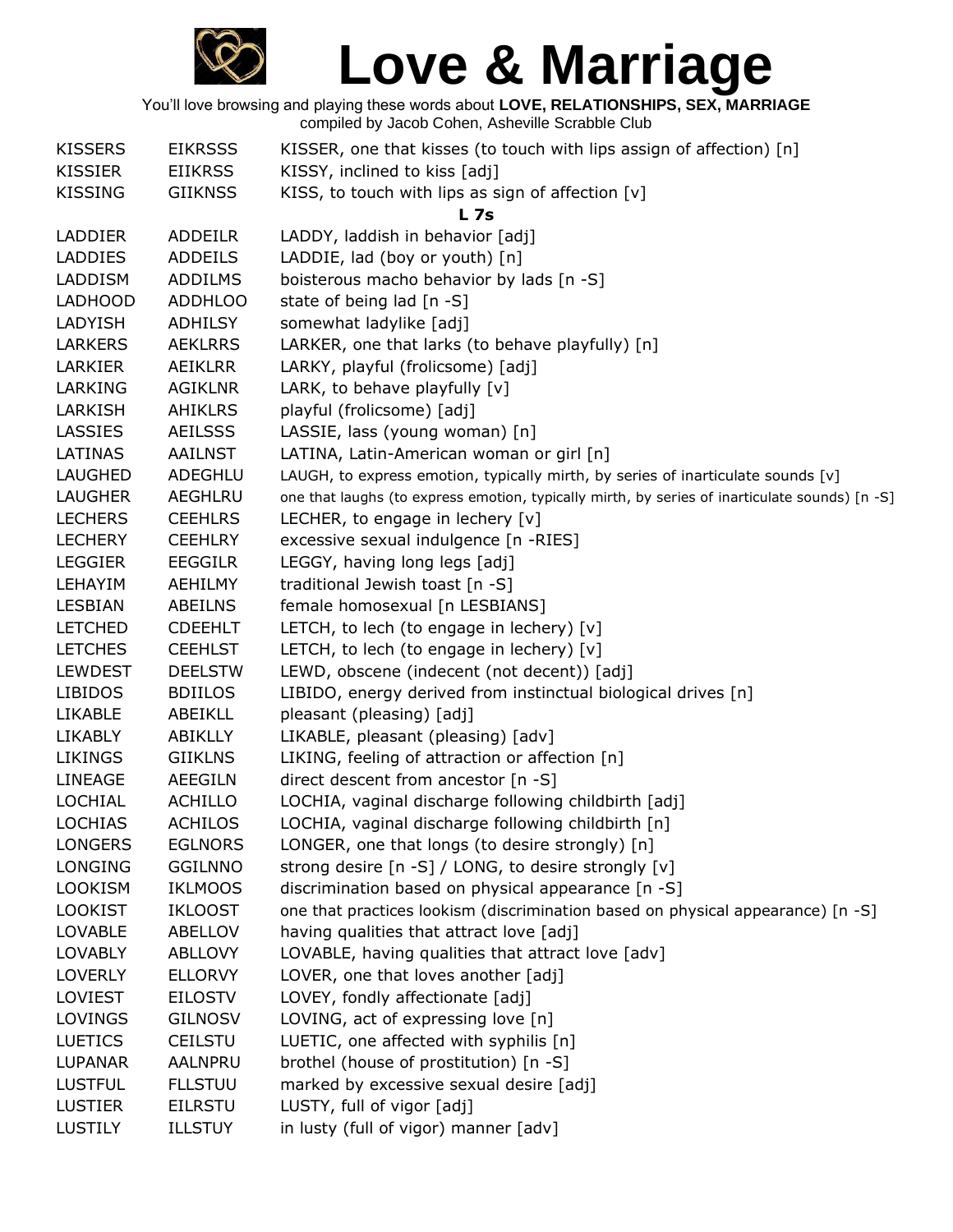

You'll love browsing and playing these words about **LOVE, RELATIONSHIPS, SEX, MARRIAGE** compiled by Jacob Cohen, Asheville Scrabble Club

| <b>LUSTING</b> | <b>GILNSTU</b> | LUST, to have intense desire $[v]$                                                |
|----------------|----------------|-----------------------------------------------------------------------------------|
| <b>LUVVIES</b> | <b>EILSUVV</b> | LUVVIE, lovey (sweetheart) [n] / LUVVY, lovey (sweetheart) [n]                    |
| <b>LUVVING</b> | <b>GILNUVV</b> | LUV, to love (to feel great affection for) $[v]$                                  |
|                |                | <b>M</b> 7s                                                                       |
| <b>MACHREE</b> | <b>ACEEHMR</b> | dear (loved one) [n -S]                                                           |
| <b>MADAMES</b> | <b>AADEMMS</b> | MADAME, madam (woman who manages brothel) [n]                                     |
| <b>MAENADS</b> | <b>AADEMNS</b> | MAENAD, female participant in ancient Greek orgies [n]                            |
| <b>MAIDENS</b> | <b>ADEIMNS</b> | MAIDEN, young unmarried woman [n]                                                 |
| MAIDISH        | <b>ADHIIMS</b> | MAID, maiden (young unmarried woman) [adj]                                        |
| <b>MAMZERS</b> | <b>AEMMRSZ</b> | MAMZER, bastard (illegitimate child) [n]                                          |
| <b>MANHOOD</b> | <b>ADHMNOO</b> | state of being man [n -S]                                                         |
| <b>MANLESS</b> | <b>AELMNSS</b> | having no men [adj]                                                               |
| <b>MANLIER</b> | AEILMNR        | MANLY, having qualities of man [adj]                                              |
| MANLIKE        | AEIKLMN        | resembling man (adult human male) [adj]                                           |
| <b>MANLILY</b> | <b>AILLMNY</b> | MANLY, having qualities of man [adv]                                              |
| <b>MANNISH</b> | <b>AHIMNNS</b> | resembling or characteristic of man [adj]                                         |
| MANWISE        | <b>AEIMNSW</b> | in manner characteristic of man [adv]                                             |
| <b>MARITAL</b> | AAILMRT        | pertaining to marriage (legal union of two persons of opposite or same sex) [adj] |
| MARRIED        | <b>ADEIMRR</b> | one who has entered into marriage [n -S]                                          |
| <b>MARRIER</b> | AEIMRRR        | one that marries (to enter into marriage) [n -S]                                  |
| <b>MARRIES</b> | <b>AEIMRRS</b> | MARRY, to enter into marriage [v]                                                 |
| <b>MARROWS</b> | <b>AMORRSW</b> | MARROW, to marry (to enter into marriage) [v]                                     |
| <b>MASSEUR</b> | <b>AEMRSSU</b> | man who massages [n -S]                                                           |
| <b>MATIEST</b> | <b>AEIMSTT</b> | MATEY, companionable [adj]                                                        |
| <b>MATRONS</b> | AMNORST        | MATRON, married woman of established social position [n]                          |
| <b>MENAGES</b> | <b>AEEGMNS</b> | MENAGE, household [n]                                                             |
| <b>MENFOLK</b> | <b>EFKLMNO</b> | men of family or community [n MENFOLK]                                            |
| <b>MESTEES</b> | <b>EEEMSST</b> | MESTEE, mustee (octoroon (person of one-eighth black ancestry)) [n]               |
| <b>MESTESO</b> | <b>EEMOSST</b> | mestizo (person of mixed ancestry) [n -ES, -S]                                    |
| <b>MESTINO</b> | <b>EIMNOST</b> | mestizo (person of mixed ancestry) [n -S or -ES]                                  |
| <b>MESTIZA</b> | <b>AEIMSTZ</b> | female mestizo (person of mixed ancestry) [n -S]                                  |
| <b>MESTIZO</b> | <b>EIMOSTZ</b> | person of mixed ancestry [n -ES, -S]                                              |
| <b>METISSE</b> | <b>EEIMSST</b> | female metis (person of mixed ancestry) [n -S]                                    |
| <b>MICKIES</b> | <b>CEIIKMS</b> | MICKY, mickey (drugged drink) [n]                                                 |
| <b>MIDWIFE</b> | <b>DEFIIMW</b> | to assist woman in childbirth [v -D, -FING, -S, -VED, -IVING, -IVES]              |
| <b>MIKVAHS</b> | <b>AHIKMSV</b> | MIKVAH, place for ritual bathing by Orthodox Jews [n]                             |
| <b>MIKVEHS</b> | <b>EHIKMSV</b> | MIKVEH, mikvah (place for ritual bathing by Orthodox Jews) [n]                    |
| <b>MIKVOTH</b> | <b>HIKMOTV</b> | MIKVAH, place for ritual bathing by Orthodox Jews [n]                             |
| <b>MILDEWS</b> | <b>DEILMSW</b> | MILDEW, to affect with mildew (whitish growth produced by fungi) [v]              |
| <b>MODESTY</b> | <b>DEMOSTY</b> | quality of being modest [n -TIES]                                                 |
| <b>MOMSERS</b> | <b>EMMORSS</b> | MOMSER, bastard (illegitimate child) [n]                                          |
| <b>MOMZERS</b> | <b>EMMORSZ</b> | MOMZER, momser (bastard (illegitimate child)) [n]                                 |
| <b>MUMSIER</b> | EIMMRSU        | MUMSY, maternal (pertaining to or characteristic of mother) [adj]                 |
| <b>MUSTEES</b> | <b>EEMSSTU</b> | MUSTEE, octoroon (person of one-eighth black ancestry) [n]                        |

**N 7s**

**N 7s**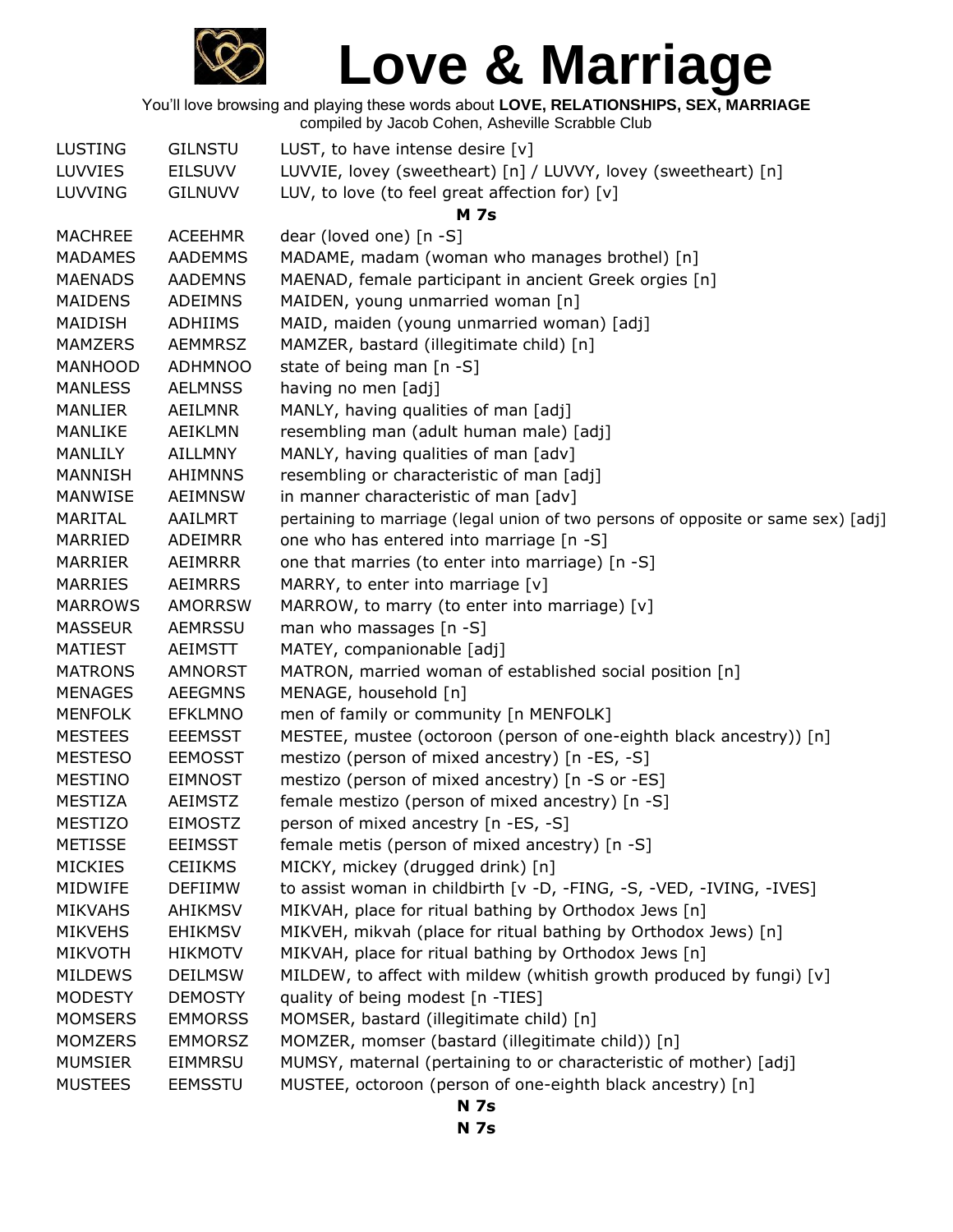

| <b>NARCISM</b> | <b>ACIMNRS</b> | excessive love of oneself [n -S]                                                           |
|----------------|----------------|--------------------------------------------------------------------------------------------|
| <b>NECKING</b> | <b>CEGIKNN</b> | NECK, to kiss and caress in lovemaking [v]                                                 |
| <b>NEPHEWS</b> | <b>EEHNPSW</b> | NEPHEW, son of one's brother or sister [n]                                                 |
| <b>NEWBORN</b> | <b>BENNORW</b> | recently born infant [n -S]                                                                |
| <b>NIDATED</b> | <b>ADDEINT</b> | NIDATE, to become implanted in uterus [v]                                                  |
| <b>NIDATES</b> | <b>ADEINST</b> | NIDATE, to become implanted in uterus $[v]$                                                |
| <b>NIPPLED</b> | <b>DEILNPP</b> | NIPPLE, protuberance on breast [adj]                                                       |
| <b>NIPPLES</b> | <b>EILNPPS</b> | NIPPLE, protuberance on breast [n]                                                         |
| <b>NONGAYS</b> | <b>AGNNOSY</b> | NONGAY, person who is not homosexual [n]                                                   |
| <b>NUNCLES</b> | <b>CELNNSU</b> | NUNCLE, uncle (brother of one's father or mother) [n]                                      |
| <b>NUPTIAL</b> | <b>AILNPTU</b> | wedding (marriage ceremony) [n -S]                                                         |
| <b>NURSERY</b> | <b>ENRRSUY</b> | room for young children [n -RIES]                                                          |
| <b>NURTURE</b> | <b>ENRRTUU</b> | to nourish (to sustain with food) [v -D, -RING, -S]                                        |
| <b>NYMPHAE</b> | <b>AEHMNPY</b> | NYMPHA, fold of vulva [n]                                                                  |
| <b>NYMPHOS</b> | <b>HMNOPSY</b> | NYMPHO, woman obsessed by sexual desire [n]                                                |
|                |                | 0 7s                                                                                       |
| <b>ODALISK</b> | <b>ADIKLOS</b> | female slave in harem [n -S]                                                               |
| <b>OEDIPAL</b> | ADEILOP        | pertaining to libidinal feelings in child toward parent of opposite sex [adj]              |
| <b>OESTRIN</b> | <b>EINORST</b> | estrin (estrone (estrogen (female sex hormone promoting or producing estrus))) [n -S]      |
| <b>ONANISM</b> | <b>AIMNNOS</b> | coitus deliberately interrupted to prevent insemination [n -S]                             |
| <b>ONANIST</b> | <b>AINNOST</b> | one who practices onanism (coitus deliberately interrupted to prevent insemination) [n -S] |
| ORECTIC        | <b>CCEIORT</b> | pertaining to appetites or desires [adj]                                                   |
| <b>ORGANDY</b> | <b>ADGNORY</b> | cotton fabric [n -DIES]                                                                    |
| ORGANZA        | AAGNORZ        | sheer fabric [n -S]                                                                        |
| <b>ORGASMS</b> | <b>AGMORSS</b> | ORGASM, to experience orgasm (climax of sexual excitement) [v]                             |
| <b>ORGIAST</b> | <b>AGIORST</b> | one who participates in orgy [n]                                                           |
| ORIFICE        | <b>CEFIIOR</b> | mouth or mouthlike opening [n -S]                                                          |
| <b>OUTCALL</b> | <b>ACLLOTU</b> | house call by professional person [n -S]                                                   |
| <b>OUTKISS</b> | <b>IKOSSTU</b> | to surpass in kissing [v -ED, -ING, -ES]                                                   |
| <b>OUTLOVE</b> | <b>ELOOTUV</b> | to surpass in loving [v -D, -VING, -S]                                                     |
|                |                |                                                                                            |
| OVARIAL        | <b>AAILORV</b> | ovarian (pertaining to ovary (female reproductive gland)) [adj]                            |
| <b>OVARIAN</b> | <b>AAINORV</b> | pertaining to ovary (female reproductive gland) [adj]                                      |
| <b>OVARIES</b> | <b>AEIORSV</b> | OVARY, female reproductive gland [n]                                                       |
| <b>OVERJOY</b> | <b>EJOORVY</b> | to fill with great joy [v -ED, -ING, -S]                                                   |
|                |                | <b>P</b> 7s                                                                                |
| <b>PAESANO</b> | <b>AAENOPS</b> | fellow countryman [n -S or -NI]                                                            |
| <b>PAESANS</b> | <b>AAENPSS</b> | PAESAN, paesano (fellow countryman) [n]                                                    |
| <b>PAISANA</b> | <b>AAAINPS</b> | female compatriot [n -S]                                                                   |
| PAISANO        | <b>AAINOPS</b> | fellow countryman [n -S]                                                                   |
| PAISANS        | <b>AAINPSS</b> | PAISAN, paisano (fellow countryman) [n]                                                    |
| <b>PALLIER</b> | <b>AEILLPR</b> | PALLY, marked by close friendship [adj]                                                    |
| <b>PALLING</b> | <b>AGILLNP</b> | PAL, to associate as friends [v]                                                           |
| PALSHIP        | <b>AHILPPS</b> | relation existing between close friends [n -S]                                             |
| <b>PALSIER</b> | <b>AEILPRS</b> | PALSY, friendly in way that is not proper or sincere [adj]                                 |
| <b>PAMPERS</b> | <b>AEMPPRS</b> | PAMPER, to treat with extreme or excessive indulgence [v]                                  |
| PAPHIAN        | AAHINPP        | prostitute [n -S]                                                                          |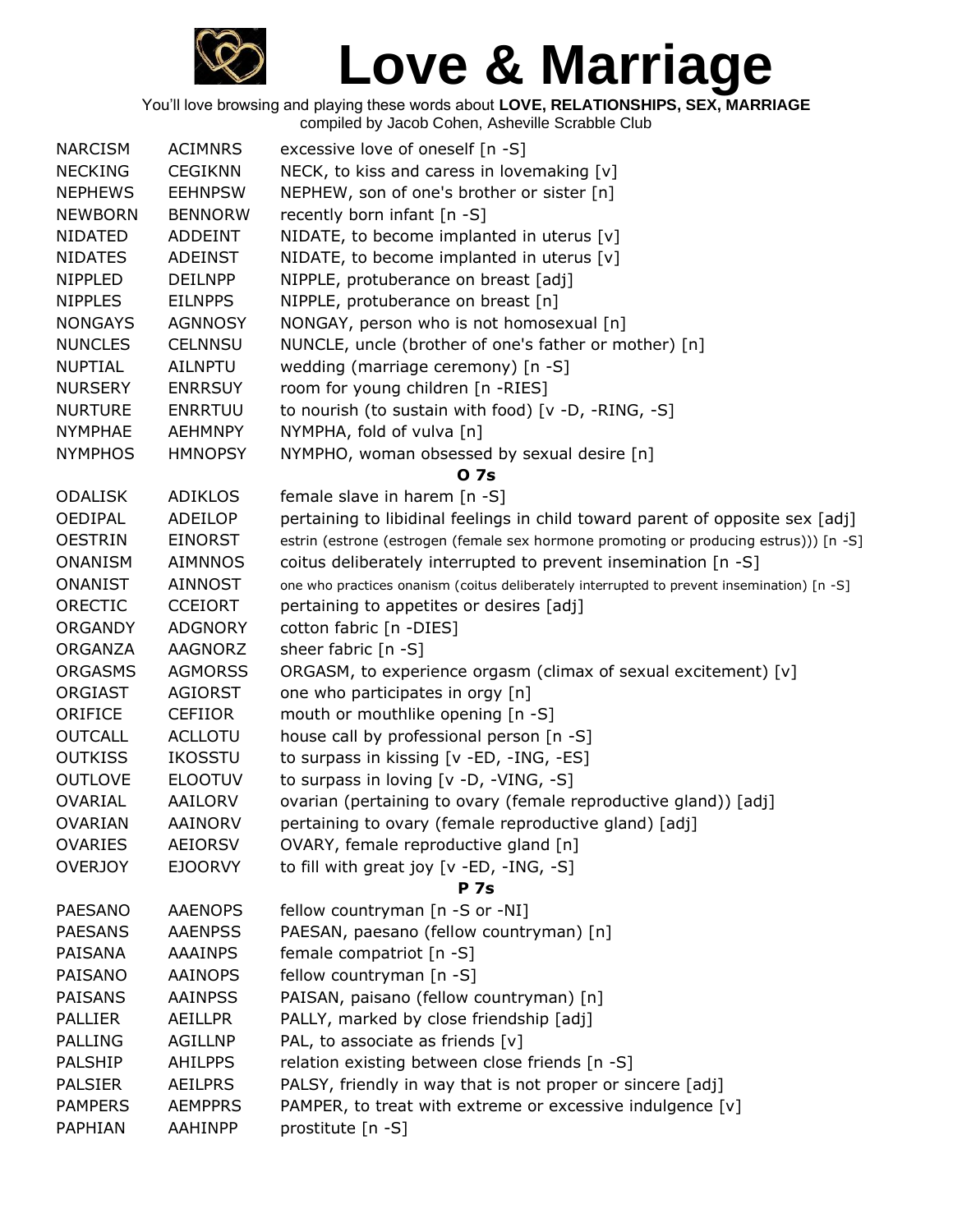

| <b>PAPOOSE</b> | <b>AEOOPPS</b> | Native American baby [n -S]                                                                        |
|----------------|----------------|----------------------------------------------------------------------------------------------------|
| <b>PARDNER</b> | <b>ADENPRR</b> | chum; friend $[n -S]$                                                                              |
| <b>PARLORS</b> | <b>ALOPRRS</b> | PARLOR, room for entertainment of visitors [n]                                                     |
| <b>PARLOUR</b> | <b>ALOPRRU</b> | parlor (room for entertainment of visitors) [n -S]                                                 |
| <b>PARTNER</b> | <b>AENPRRT</b> | to associate with in some activity of common interest [v -ED, -ING, -S]                            |
| PASSION        | <b>AINOPSS</b> | intense emotion [n -S]                                                                             |
| <b>PENISES</b> | <b>EEINPSS</b> | PENIS, male organ of copulation [n]                                                                |
| <b>PERVIER</b> | <b>EEIPRRV</b> | PERVY, sexually perverted [adj]                                                                    |
| <b>PESSARY</b> | <b>AEPRSSY</b> | contraceptive device worn in vagina [n -RIES]                                                      |
| <b>PETTING</b> | <b>EGINPTT</b> | amorous caressing and kissing [n -S]                                                               |
| <b>PHILTER</b> | <b>EHILPRT</b> | to put under spell of love potion [v -ED, -ING, -S]                                                |
| <b>PHILTRE</b> | <b>EHILPRT</b> | to philter (to put under spell of love potion) [v -D, -RING, -S]                                   |
| PIGSNEY        | <b>EGINPSY</b> | darling (much-loved person) [n -S]                                                                 |
| PIMPING        | <b>GIIMNPP</b> | practice of soliciting clients for prostitute [n -S] / PIMP, to solicit clients for prostitute [v] |
| PIZAZZY        | AIPYZZZ        | having pizazz (quality of being exciting or attractive) [adj]                                      |
| <b>PLAYBOY</b> | <b>ABLOPYY</b> | man devoted to pleasurable activities [n -S]                                                       |
| <b>PLEASED</b> | <b>ADEELPS</b> | PLEASE, to give enjoyment or satisfaction to [v]                                                   |
| <b>PLEASER</b> | <b>AEELPRS</b> | one that pleases (to give enjoyment or satisfaction to) [n -S]                                     |
| <b>PLEASES</b> | <b>AEELPSS</b> | PLEASE, to give enjoyment or satisfaction to [v]                                                   |
| <b>PONCING</b> | <b>CGINNOP</b> | PONCE, to pimp (to solicit clients for prostitute) [v]                                             |
| <b>POPSIES</b> | <b>EIOPPSS</b> | POPSIE, popsy (girlfriend) [n] / POPSY, girlfriend [n]                                             |
| <b>PORNIER</b> | <b>EINOPRR</b> | PORNY, pornographic [adj]                                                                          |
| <b>PREMIES</b> | <b>EEIMPRS</b> | PREMIE, preemie (infant born prematurely) [n]                                                      |
| <b>PRENUPS</b> | <b>ENPPRSU</b> | PRENUP, agreement made by couple before they marry [n]                                             |
| PREPILL        | <b>EILLPPR</b> | preceding development of contraceptive pill [adj]                                                  |
| <b>PREPUCE</b> | <b>CEEPPRU</b> | fold of skin covering penis [n -S]                                                                 |
| <b>PRETEEN</b> | <b>EEENPRT</b> | child under age of thirteen [n -S]                                                                 |
| <b>PRETERM</b> | <b>EEMPRRT</b> | child born prematurely [n -S]                                                                      |
| PRIMPED        | <b>DEIMPPR</b> | PRIMP, to dress or adorn carefully [v]                                                             |
| PRINKED        | <b>DEIKNPR</b> | PRINK, to dress or adorn in showy manner [v]                                                       |
| <b>PRINKER</b> | <b>EIKNPRR</b> | one that prinks (to dress or adorn in showy manner) [n -S]                                         |
| <b>PROLANS</b> | <b>ALNOPRS</b> | PROLAN, sex hormone [n]                                                                            |
| <b>PROSSES</b> | <b>EOPRSSS</b> | PROSS, prostitute [n]                                                                              |
| <b>PROSSIE</b> | <b>EIOPRSS</b> | prostitute [n -S]                                                                                  |
| <b>PROSTIE</b> | <b>EIOPRST</b> | prostitute [n -S]                                                                                  |
| <b>PRUDERY</b> | <b>DEPRRUY</b> | excessive regard for propriety, modesty, or morality [n -RIES]                                     |
| PUBERAL        | ABELPRU        | PUBERTY, period of sexual maturation [adj]                                                         |
| <b>PUBERTY</b> | <b>BEPRTUY</b> | period of sexual maturation [n -TIES]                                                              |
| <b>PUDENCY</b> | <b>CDENPUY</b> | modesty (quality of being modest) [n -CIES]                                                        |
|                |                | Q <sub>7s</sub>                                                                                    |
| QUERIDA        | ADEIQRU        | female sweetheart [n -S]                                                                           |
|                |                | <b>R</b> 7s                                                                                        |
| RANDIER        | ADEINRR        | RANDY, lustful (marked by excessive sexual desire) [adj]                                           |
| <b>RAPISTS</b> | <b>AIPRSST</b> | RAPIST, one who rapes [n]                                                                          |
| <b>RAPPORT</b> | <b>AOPPRRT</b> | harmonious relationship [n -S]                                                                     |
| <b>REENJOY</b> | <b>EEJNORY</b> | ENJOY, to receive pleasure from [v -ED, -ING, -S]                                                  |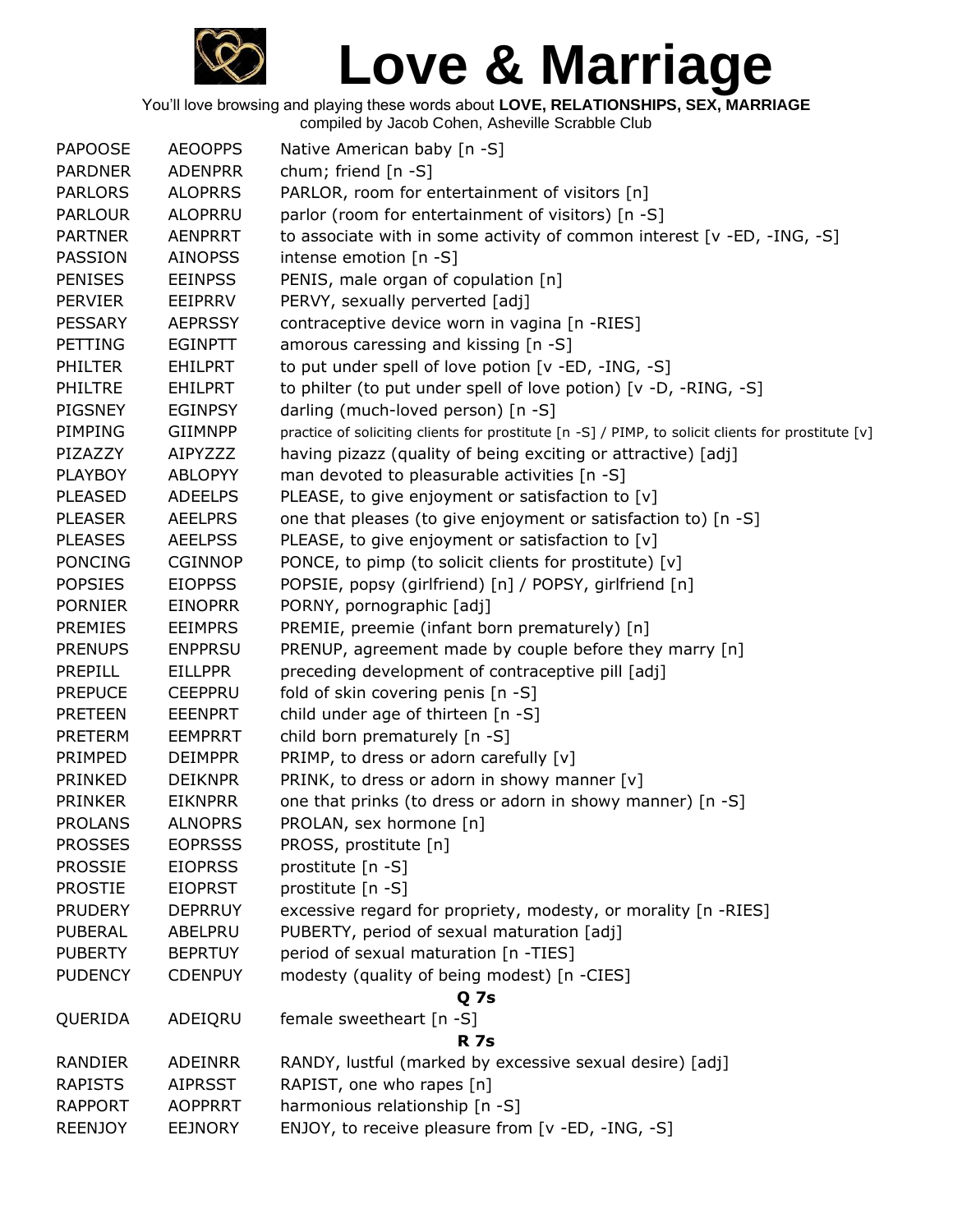

| <b>REMARRY</b> | <b>AEMRRRY</b> | to marry again [v - RRIED, - ING, - RRIES]                                        |
|----------------|----------------|-----------------------------------------------------------------------------------|
| <b>RITUALS</b> | <b>AILRSTU</b> | RITUAL, system of rites [n]                                                       |
| <b>ROMANCE</b> | <b>ACEMNOR</b> | to woo (to seek affection of) [v -D, -CING, -S]                                   |
| <b>RUTTISH</b> | <b>HIRSTTU</b> | lustful (marked by excessive sexual desire) [adj]                                 |
|                |                | S 7s                                                                              |
| <b>SADISMS</b> | <b>ADIMSSS</b> | SADISM, tendency to take delight in inflicting pain [n]                           |
| <b>SADISTS</b> | <b>ADISSST</b> | SADIST, one marked by sadism [n]                                                  |
| <b>SANNOPS</b> | <b>ANNOPSS</b> | SANNOP, sannup (married male Native American) [n]                                 |
| <b>SANNUPS</b> | <b>ANNPSSU</b> | SANNUP, married male Native American [n]                                          |
| <b>SATISFY</b> | <b>AFISSTY</b> | to provide fully with what is desired, expected, or needed [v -D, -YING, -FIES]   |
| <b>SCROTAL</b> | <b>ACLORST</b> | SCROTUM, pouch of skin that contains testes [adj]                                 |
| <b>SCROTUM</b> | <b>CMORSTU</b> | pouch of skin that contains testes [n -TA or -S]                                  |
| <b>SEDUCER</b> | <b>CDEERSU</b> | one that seduces (to lead astray) [n -S]                                          |
| <b>SEDUCES</b> | <b>CDEESSU</b> | SEDUCE, to lead astray [v]                                                        |
| <b>SEMINAL</b> | <b>AEILMNS</b> | pertaining to semen (fluid produced in male reproductive organs) [adj]            |
| <b>SENHORA</b> | <b>AEHNORS</b> | married Portuguese or Brazilian woman [n -S]                                      |
| <b>SENORAS</b> | <b>AENORSS</b> | SENORA, married Spanish woman [n]                                                 |
| <b>SENSUAL</b> | <b>AELNSSU</b> | pertaining to physical senses [adj]                                               |
| <b>SERAILS</b> | <b>AEILRSS</b> | SERAIL, seraglio (harem (section of Muslim household reserved for women)) [n]     |
| <b>SEXIEST</b> | <b>EEISSTX</b> | SEXY, arousing sexual desire [adj]                                                |
| <b>SEXISMS</b> | <b>EIMSSSX</b> | SEXISM, prejudice or discrimination against women [n]                             |
| <b>SEXISTS</b> | <b>EISSSTX</b> | SEXIST, one that practices sexism (prejudice or discrimination against women) [n] |
| <b>SEXLESS</b> | <b>EELSSSX</b> | lacking sexual characteristics [adj]                                              |
| <b>SEXPERT</b> | <b>EEPRSTX</b> | expert in sexual matters [n -S]                                                   |
| <b>SEXPOTS</b> | <b>EOPSSTX</b> | SEXPOT, sexually attractive woman [n]                                             |
| <b>SEXTING</b> | <b>EGINSTX</b> | sending of sexually explicit messages or images by cell phone [n -S]              |
| <b>SHAGGER</b> | <b>AEGGHRS</b> | offensive word [n -S]                                                             |
| <b>SHEILAS</b> | <b>AEFILSS</b> | SHEILA, young woman [n]                                                           |
| <b>SHEITEL</b> | <b>EEHILST</b> | wig worn by married Jewish woman [n -S]                                           |
| <b>SHEMALE</b> | <b>AEEHLMS</b> | offensive word [n -S]                                                             |
| <b>SHLONGS</b> | <b>GHLNOSS</b> | SHLONG, offensive word [n]                                                        |
| <b>SIBLING</b> | <b>BGIILNS</b> | one having same parents as another [n -S]                                         |
| <b>SIBSHIP</b> | <b>BHIIPSS</b> | group of children having same parents [n -S]                                      |
| <b>SIGNORA</b> | <b>AGINORS</b> | Italian title of courtesy for married woman [n -S, -RE]                           |
| <b>SIGNORI</b> | <b>GIINORS</b> | SIGNORE, SIGNORA, Italian title of courtesy for married woman [n]                 |
| <b>SISSIER</b> | <b>EIIRSSS</b> | SISSY, sissyish (resembling sissy) [adj]                                          |
| <b>SISSIES</b> | <b>EIISSSS</b> | SISSY, effeminate man or boy [n]                                                  |
| <b>SISTERS</b> | <b>EIRSSST</b> | SISTER, to treat like sister (female sibling) [v]                                 |
| <b>SMEGMAS</b> | <b>AEGMMSS</b> | SMEGMA, sebum (fatty matter secreted by certain glands of skin) [n]               |
| SNOGGED        | <b>DEGGNOS</b> | SNOG, to kiss (to touch with lips as sign of affection) [v]                       |
| <b>SNOGGER</b> | <b>EGGNORS</b> | one that snogs (to kiss (to touch with lips as sign of affection)) [n -S]         |
| <b>SOCIALS</b> | <b>ACILOSS</b> | SOCIAL, friendly gathering [n]                                                    |
| SONHOOD        | DHNOOOS        | state of being son [n -S]                                                         |
| <b>SONLESS</b> | <b>ELNOSSS</b> | having no son [adj]                                                               |
| SONLIKE        | <b>EIKLNOS</b> | resembling son (male child (young person)) [adj]                                  |
| SONNIES        | <b>EINNOSS</b> | SONNY, small boy (male child (young person)) [n]                                  |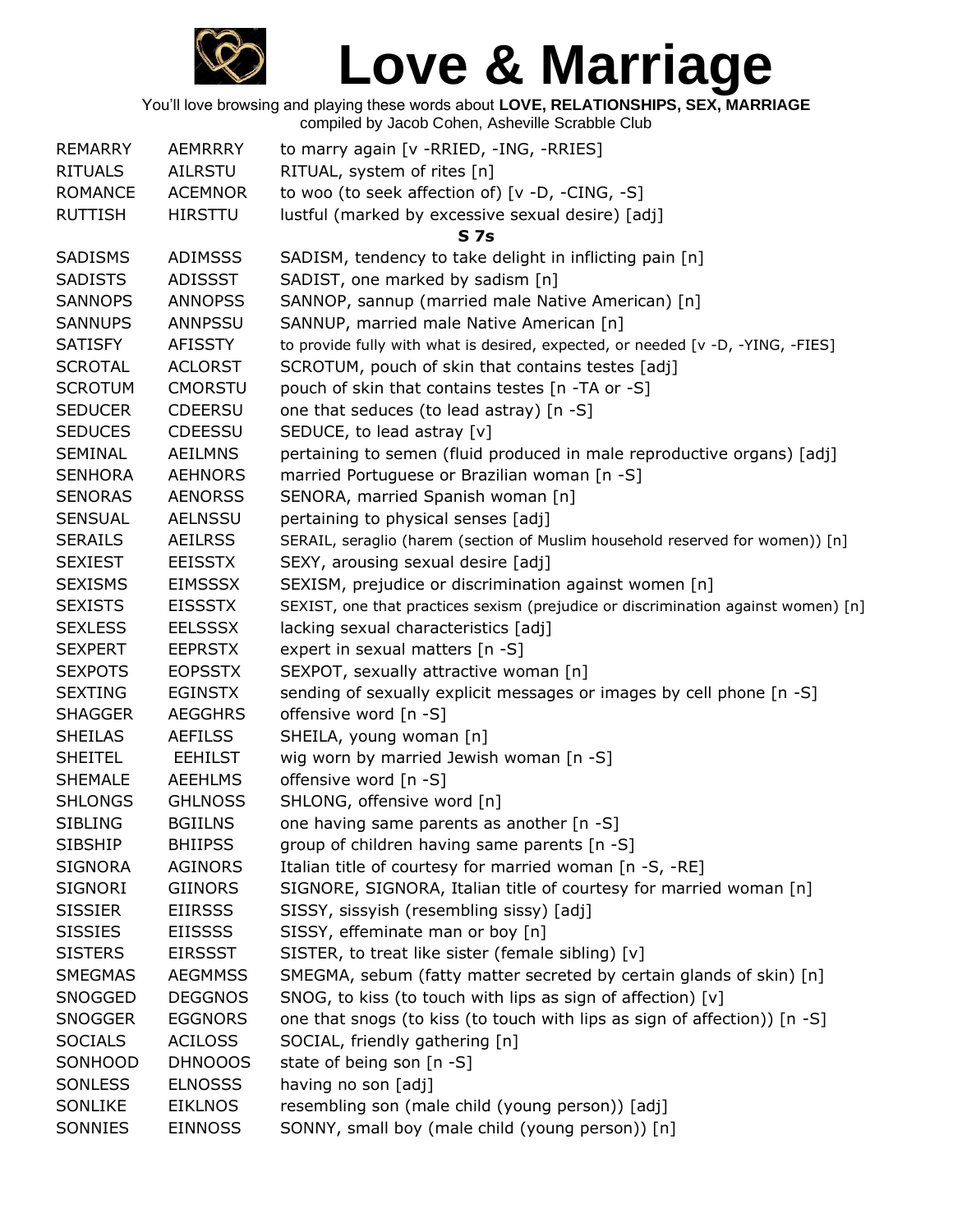

You'll love browsing and playing these words about **LOVE, RELATIONSHIPS, SEX, MARRIAGE**

compiled by Jacob Cohen, Asheville Scrabble Club

| SONSHIP        | <b>HINOPSS</b> | state of being son [n -S]                                                                  |
|----------------|----------------|--------------------------------------------------------------------------------------------|
| SORORAL        | <b>ALOORRS</b> | sisterly (of or resembling sister) [adj]                                                   |
| <b>SOROSES</b> | <b>EOORSSS</b> | SOROSIS, women's club or society [n]                                                       |
| SOROSIS        | <b>IOORSSS</b> | women's club or society [n -SES, -ES]                                                      |
| <b>SOULFUL</b> | <b>FLLOSUU</b> | full of emotion [adj]                                                                      |
| SPONSAL        | <b>ALNOPSS</b> | pertaining to marriage (legal union of two persons of opposite or same sex) [adj]          |
| <b>SPOONER</b> | <b>ENOOPRS</b> | one that behaves in amorous way [n -S]                                                     |
| <b>SPOUSAL</b> | <b>ALOPSSU</b> | marriage (legal union of two persons of opposite or same sex) [n -S]                       |
| <b>SPOUSED</b> | <b>DEOPSSU</b> | SPOUSE, to marry (to enter into marriage) [v]                                              |
| <b>SPOUSES</b> | <b>EOPSSSU</b> | SPOUSE, to marry (to enter into marriage) [v]                                              |
| <b>SQUIRES</b> | <b>EIQRSSU</b> | SQUIRE, to serve as squire (escort) [v]                                                    |
| <b>STEMMAS</b> | <b>AEMMSST</b> | STEMMA, scroll recording genealogy of family in ancient Rome [n]                           |
| <b>STEPDAD</b> | <b>ADDEPST</b> | stepfather [n -S]                                                                          |
| <b>STEPMOM</b> | <b>EMMOPST</b> | stepmother [n -S]                                                                          |
| <b>STEPSON</b> | <b>ENOPSST</b> | son of one's spouse by former marriage [n -S]                                              |
| <b>STIFFIE</b> | <b>EFFIIST</b> | offensive word [n -S]                                                                      |
| <b>STIRPES</b> | <b>EIPRSST</b> | STIRPS, STIRP, lineage (direct descent from ancestor) [n]                                  |
| <b>SUBCLAN</b> | <b>ABCLNSU</b> | subdivision of clan [n -S]                                                                 |
| <b>SUBCULT</b> | <b>BCLSTUU</b> | subdivision of cult [n -S]                                                                 |
| <b>SUBTEEN</b> | <b>BEENSTU</b> | person approaching teenage years [n -S]                                                    |
| <b>SULTANA</b> | <b>AALNSTU</b> | sultan's wife [n -S]                                                                       |
| <b>SUTTEES</b> | <b>EESSTTU</b> | SUTTEE, Hindu widow cremated on her husband's funeral pyre to show her devotion to him [n] |
| <b>SWEETIE</b> | <b>EEEISTW</b> | darling (much-loved person) [n -S]                                                         |
| SWIVING        | <b>GIINSVW</b> | SWIVE, to copulate with [v]                                                                |
| <b>SYLPHIC</b> | <b>CHILPSY</b> | SYLPH, slender, graceful girl or woman [adj]                                               |
|                |                | <b>T7s</b>                                                                                 |
| <b>TABETIC</b> | <b>ABCEITT</b> | one affected with tabes (syphilitic disease) [n -S]                                        |
| <b>TAMPONS</b> | <b>AMNOPST</b> | TAMPON, to plug with cotton pad [v]                                                        |
| <b>TARTIER</b> | AEIRRTT        | TARTY, suggestive of prostitute [adj]                                                      |
| <b>TARTILY</b> | <b>AILRTTY</b> | TARTY, suggestive of prostitute [adv]                                                      |
| <b>TARTING</b> | <b>AGINRTT</b> | TART, to dress up [v]                                                                      |
| <b>TEENAGE</b> | <b>AEEEGNT</b> | pertaining to teenagers (person between ages of thirteen and nineteen) [adj]               |
| <b>TEENDOM</b> | <b>DEEMNOT</b> | teens collectively [n]                                                                     |
| <b>THEELIN</b> | <b>EEHILNT</b> | estrone (estrogen (female sex hormone promoting or producing estrus)) [n -S]               |
| <b>THEELOL</b> | <b>EEHLLOT</b> | estriol (estrogen (female sex hormone promoting or producing estrus)) [n -S]               |
| <b>TITTIES</b> | EIISTTT        | TITTIE, sister [n]                                                                         |
| <b>TOMCATS</b> | <b>ACMOSTT</b> | TOMCAT, to engage in sexually promiscuous behavior -- used of male [v]                     |
| <b>TONGUED</b> | <b>DEGNOTU</b> | TONGUE, to touch with tongue (organ of mouth) [v]                                          |
| <b>TONGUES</b> | <b>EGNOSTU</b> | TONGUE, to touch with tongue (organ of mouth) [v]                                          |
| <b>TOTTIES</b> | <b>EIOSTTT</b> | TOTTY, sexually desirable woman [n]                                                        |
| <b>TOUCHER</b> | <b>CEHORTU</b> | one that touches (to be in or come in contact with) [n -S]                                 |
| <b>TRANNIE</b> | <b>AEINNRT</b> | offensive term [n -S]                                                                      |
| TRIBADE        | ABDEIRT        | lesbian [n -S]                                                                             |
| <b>TRIGAMY</b> | <b>AGIMRTY</b> | crime of being married to three people at once [n -MIES]                                   |
| <b>TROLLOP</b> | <b>LLOOPRT</b> | prostitute [n -S]                                                                          |
| <b>TROTHED</b> | <b>DEHORTT</b> | TROTH, to betroth (to engage to marry) [v]                                                 |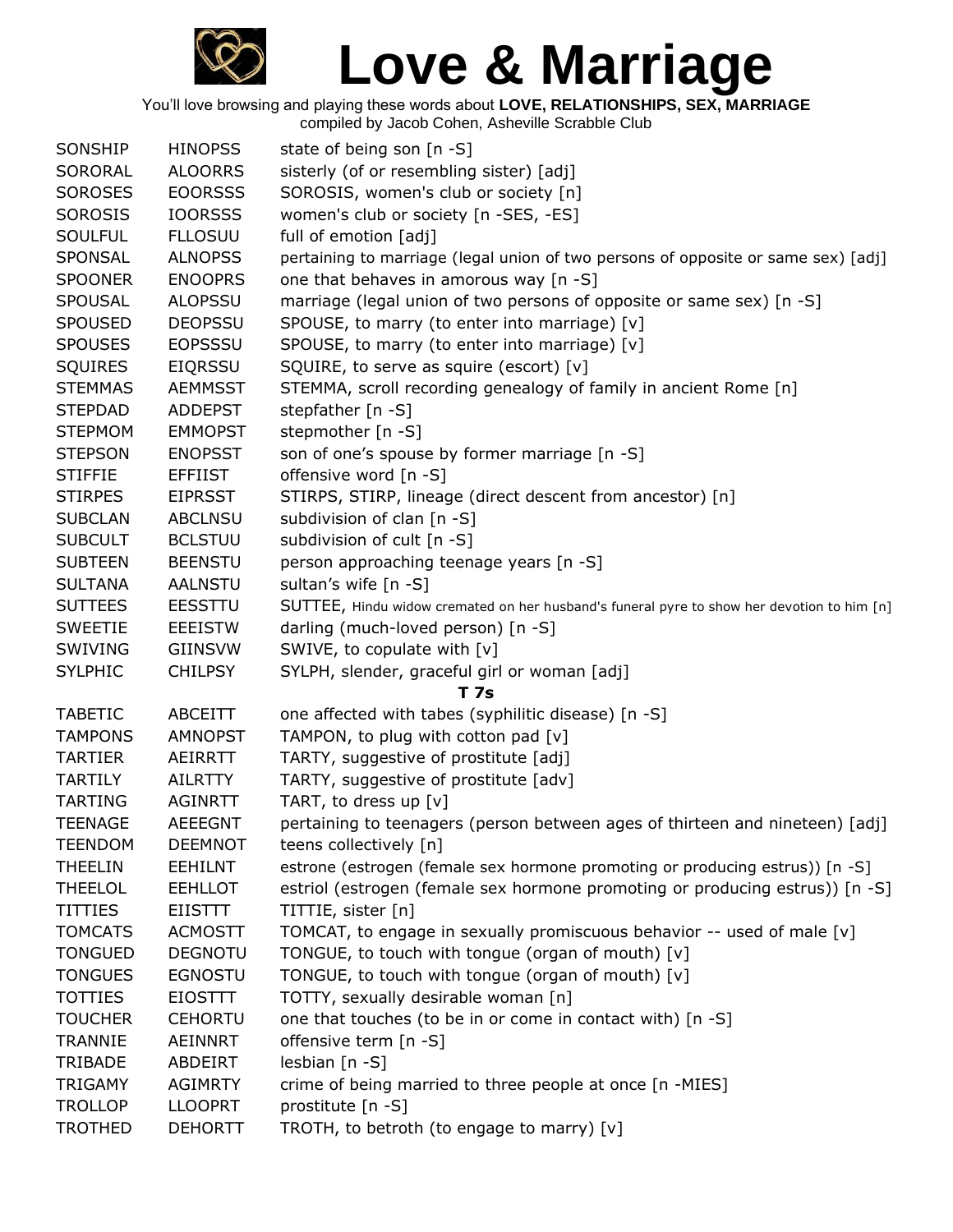

You'll love browsing and playing these words about **LOVE, RELATIONSHIPS, SEX, MARRIAGE** compiled by Jacob Cohen, Asheville Scrabble Club

| <b>TSARINA</b> | AAINRST        | czarina (wife of czar) $[n -S]$                                                            |
|----------------|----------------|--------------------------------------------------------------------------------------------|
| <b>TWEENIE</b> | <b>EEEINTW</b> | person not yet teenager [n -S]                                                             |
| TWINKIE        | EIIKNTW        | young, attractive person of little experience [n -S]                                       |
| TZARINA        | AAINRTZ        | czarina (wife of czar) [n -S]                                                              |
|                |                | <b>U</b> 7s                                                                                |
| <b>UNITERS</b> | <b>EINRSTU</b> | UNITER, one that unites (to bring together so as to form whole) [n]                        |
| <b>UNLOVED</b> | <b>DELNOUV</b> | not loved (to feel great affection for) [adj]                                              |
| <b>UNSEXED</b> | <b>DEENSUX</b> | UNSEX, to deprive of sexual power [v]                                                      |
| <b>UNSEXES</b> | <b>EENSSUX</b> | UNSEX, to deprive of sexual power [v]                                                      |
| <b>UNWOOED</b> | <b>DENOOUW</b> | not wooed (to seek affection of) [adj]                                                     |
| <b>URANISM</b> | AIMNRSU        | homosexuality [n -S]                                                                       |
| <b>UTERINE</b> | EEINRTU        | UTERUS, organ of female mammals [adj]                                                      |
| <b>UXORIAL</b> | <b>AILORUX</b> | pertaining to wife (woman married to man) [adj]                                            |
|                |                | <b>V</b> 7s                                                                                |
| VAGINAE        | AAEGINV        | VAGINA, passage leading from uterus to vulva [n]                                           |
| VAGINAL        | AAGILNV        | VAGINA, passage leading from uterus to vulva [adj]                                         |
| VAGINAS        | <b>AAGINSV</b> | VAGINA, passage leading from uterus to vulva [n]                                           |
| <b>VAMPIER</b> | AEIMPRV        | VAMPY, seductive [adj]                                                                     |
| <b>VAMPISH</b> | AHIMPSV        | seductive [adj]                                                                            |
| <b>VESTALS</b> | <b>AELSSTV</b> | VESTAL, chaste woman [n]                                                                   |
| <b>VIRGINS</b> | <b>GIINRSV</b> | VIRGIN, person who has never had sexual intercourse [n]                                    |
| <b>VOYEURS</b> | <b>EORSUVY</b> | VOYEUR, one who is sexually gratified by looking at sexual objects or acts [n]             |
| <b>VULVATE</b> | <b>AELTUVV</b> | VULVA, external genital organs of female [adj]                                             |
|                |                | <b>W</b> 7s                                                                                |
| <b>WEDDERS</b> | <b>DDEERSW</b> | WEDDER, one that weds (to marry (to enter into marriage)) [n]                              |
| WEDDING        | <b>DDEGINW</b> | marriage ceremony [n -S] / WED, to marry (to enter into marriage) [v]                      |
| <b>WEDLOCK</b> | <b>CDEKLOW</b> | state of being married [n -S]                                                              |
| <b>WENCHED</b> | <b>CDEEHNW</b> | WENCH, to consort with prostitutes [v]                                                     |
| <b>WENCHER</b> | <b>CEEHNRW</b> | one that wenches (to consort with prostitutes) [n -S]                                      |
| <b>WENCHES</b> | <b>CEEHNSW</b> | WENCH, to consort with prostitutes $[v]$                                                   |
| <b>WHOOPEE</b> | <b>EEHOOPW</b> | boisterous fun [n -S]                                                                      |
| <b>WHOOPIE</b> | <b>EHIOOPW</b> | whoopee (boisterous fun) [n -S]                                                            |
| <b>WHORING</b> | <b>GHINORW</b> | use of services of prostitute $[n -S]$ / WHORE, to consort with prostitutes $[v]$          |
| <b>WHORISH</b> | <b>HHIORSW</b> | lewd (obscene (indecent (not decent))) [adj]                                               |
| <b>WIDOWER</b> | <b>DEIORWW</b> | man whose wife has died and who has not remarried [n -S]                                   |
| WIFEDOM        | <b>DEFIMOW</b> | status or function of wife [n -S]                                                          |
| WINSOME        | EIMNOSW        | charming (pleasing) [adj -R, -ST]                                                          |
| <b>WISHERS</b> | <b>EHIRSSW</b> | WISHER, one that wishes (to feel impulse toward attainment or possession of something) [n] |
| <b>WITTOLS</b> | <b>ILOSTTW</b> | WITTOL, man who tolerates his wife's infidelity [n]                                        |
| <b>WOMANLY</b> | <b>ALMNOWY</b> | having qualities of woman [adj -LIER, -LIEST]                                              |
| <b>WOOABLE</b> | ABELOOW        | WOO, to seek affection of [adj]                                                            |
| <b>WOWSERS</b> | <b>EORSSWW</b> | WOWSER, puritanical person [n]                                                             |
|                |                | X <sub>7s</sub>                                                                            |
|                |                | <b>Y 7s</b>                                                                                |
| YEARNED        | ADEENRY        | YEARN, to have strong or deep desire [v]                                                   |

YEARNER AEENRRY one that yearns (to have strong or deep desire) [n -S]